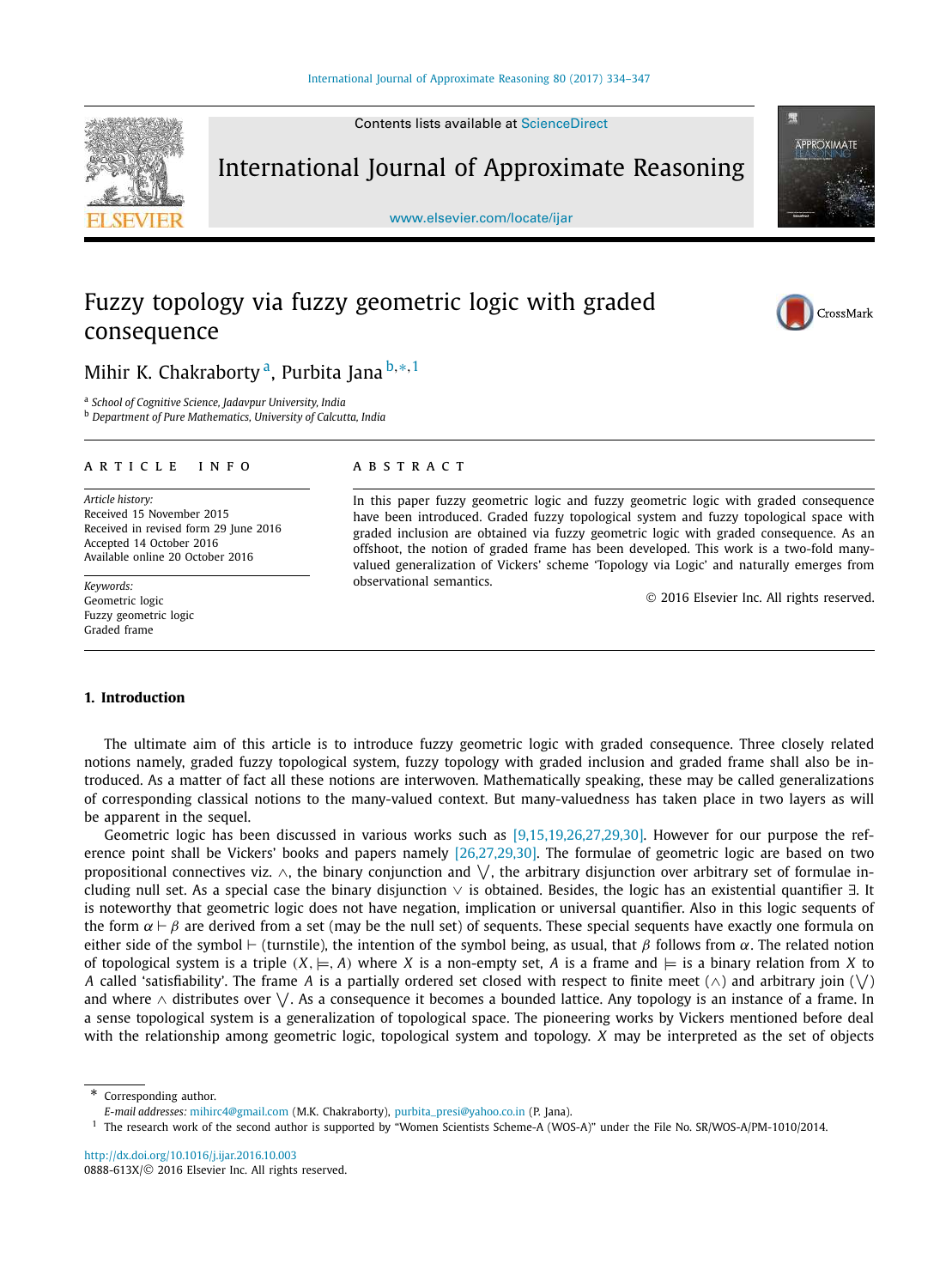or situations while *A* may be interpreted as properties or assertions. By  $x \models a$  we may mean that the object (situation) *x* satisfies the property (assertion) *a*. In this paper we shall ascribe grades to this relational complex at various levels.

Fuzzy topological space was introduced in [5] and has since been studied extensively [2,3,11,17,18,21]. Fuzzy topological systems have also been defined and studied earlier [12,25] with some variation in the definition. This notion with other names has been studied in categorical framework also [7,24]. Categorical relationship among the categories of fuzzy topological spaces, fuzzy topological systems and frames has been the topic of great interest to which area the present authors have contributed too [12–14]. In the present work another level of generalization (that is, introduction of many-valuedness) shall take place giving rise to graded fuzzy topological systems (vide Section  $6$ ) and fuzzy topological space with graded inclusion (vide Section 6). It will also be required to generalize the notion of frame to graded frame (vide Section 6).

Although fuzzy topological systems have been discussed in earlier literature, to the knowledge of present authors, no notion of fuzzy geometric logic or something akin to it has so far been recorded. We consider the notion of fuzzy geometric logic as the main contribution of the present paper. There have been two steps in this case of generalization also, the first step, fuzzy geometric logic (vide Section 2) and the second, fuzzy geometric logic with graded inclusion (vide Section 5).

At this point some motivation behind generalizing the classical notions and geometric logic to multi-valuedness is called for. In [25] we get an example where the satisfiability relation  $\models$  of a topological system needs a generalization. Taking a physical interpretation of topological systems by Vickers  $\lceil 30 \rceil$  in which an assertion like "starts 01010" is satisfied by a computer program generating bits of 0's and 1's, the authors present examples where all the generated symbols 'are not identical to either "1" or "0" but rather similar to these' [25]. In such a situation the program would satisfy the above assertion to some degree.

Secondly, geometric logic is endowed with an informal observational semantics [27]: whether what has been observed does satisfy (match) an assertion or not. In fact, from the stand point of observation, negative and implicational propositions and universal quantification face ontological difficulties. On the other hand arbitrary disjunction needs to be included (cf. [27] for an elegant discussion on this issue). Now, observations of facts and assertions about them may corroborate with each other partially. It is a fact of reality and in such cases it is natural to invoke the concept of 'satisfiability to some extent or to some degree'. As a result the question whether some assertion follows from some other assertion might not have a crisp answer 'yes'/'no'. It is likely that in general the 'relation of following' or more technically speaking, the consequence relation turnstile (⊢) may be itself many-valued or graded (vide Definition 5.1). For an introduction to the general theory of graded consequence relation we refer to [1,4]. This theory falls within the broad category of fuzzy logic but is not exactly the same as that developed in [6,10,22,23]. Thus, we have adopted graded satisfiability as well as graded consequence (cf. Sections 6 and 5 respectively) in the present work.

Thirdly, exploration of a relationship between many-valued logics (Łukasiewicz *n*-valued logic Ł *c n* ) and fuzzy topology has already been in the agenda [12,20]. We, in [12], have investigated the relationship between  $f_n^c$  and fuzzy topological systems but following [20], by  $L_n^c$  we have understood  $L_n^c$ -algebra. It has been imperative to link with fuzzy topological systems (and fuzzy topological spaces as a result), a many-valued logic similar to classical topological systems and geometric logic. This goal has been achieved here with the introduction of a general fuzzy geometric logic. In our case, of course, a further generalization has been made by taking the consequence relation as many-valued also and this in turn gives rise to a generalization of the algebraic structure frame to graded frame.

While preparing the final draft of the paper we have come across with a very recent publication  $[8]$  which has some overlap with our notions of fuzzy topological space with graded inclusion, graded frame and graded fuzzy topological system. The similarity and differences of these notions with those in  $[8]$  shall be pointed out at appropriate places (cf. Note 1, Note 2, Note 3). However our main focus is on fuzzy geometric logics which is of no concern of the paper mentioned.

The present paper is organized as below.

In Section 2 fuzzy geometric logic is introduced and its soundness is established. Sections 3 and 4 deal with the relationship among fuzzy geometric logic, fuzzy topological system and fuzzy topological space. In Section 5, fuzzy geometric logic with graded consequence is defined. Section 6 defines fuzzy topological space with graded inclusion, graded frame and graded fuzzy topological systems. Finally in Section 7 the interrelation among graded fuzzy topological system, fuzzy topological space with graded inclusion and fuzzy geometric logic with graded consequence has been discussed.

#### **2. Fuzzy geometric logic**

The **alphabet** of the language L of fuzzy geometric logic comprises of the connectives ∧,  $\vee$ , the existential quantifier ∃, parentheses ) and ( as well as:

- countably many individual constants  $c_1, c_2, \ldots;$
- denumerably many individual variables  $x_1, x_2, \ldots;$
- propositional constants ⊤, ⊥;
- for each  $i > 0$ , countably many *i*-place predicate symbols  $p_j^i$ 's, including at least the 2-place symbol "=" for identity;
- for each  $i > 0$ , countably many *i*-place function symbols  $f_j^i$ 's.

**Definition 2.1** *(Term).* **Terms** are recursively defined in the usual way.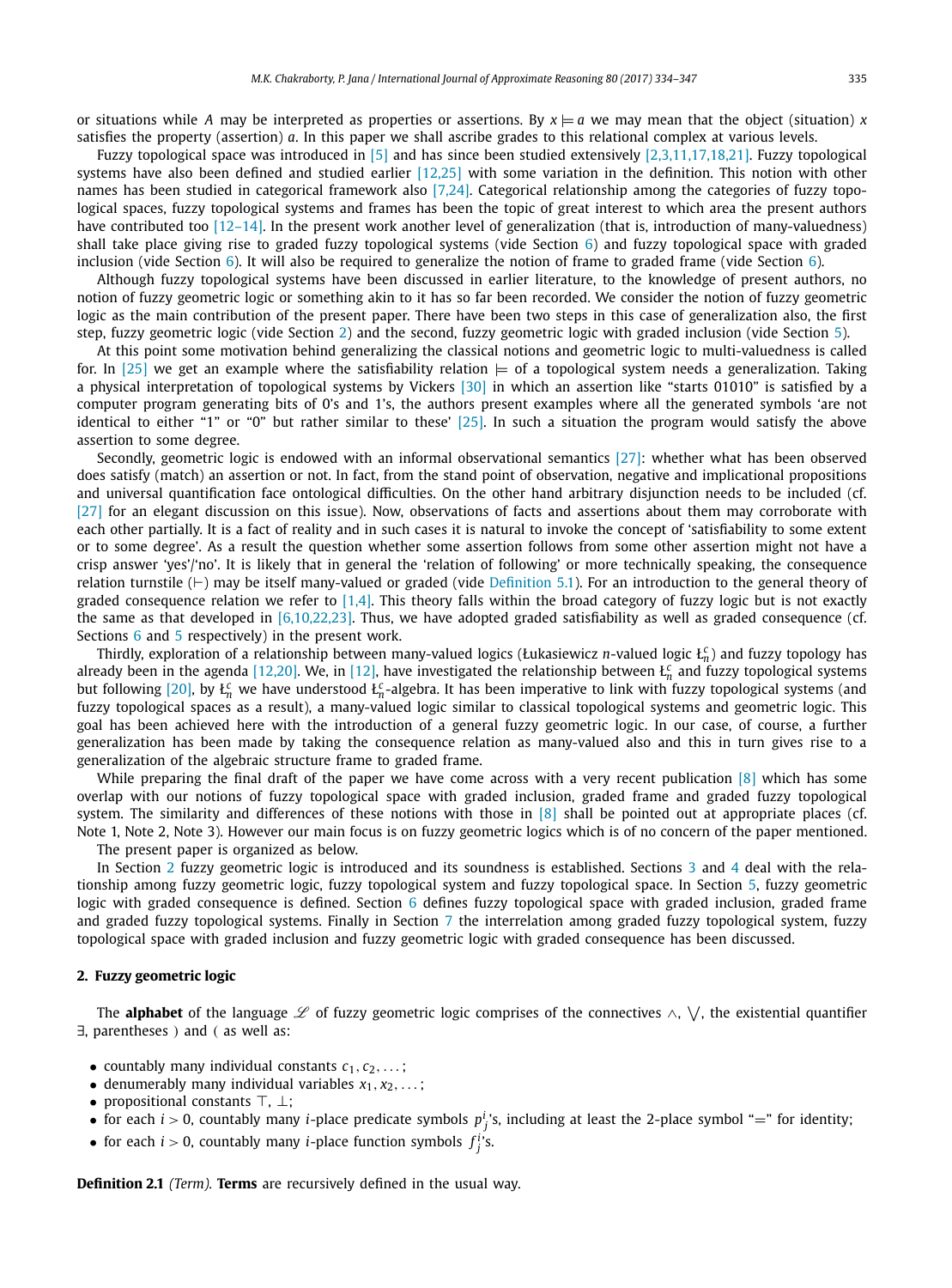- every constant symbol  $c_i$  is a term;
- every variable  $x_i$  is a term;
- if  $f_j$  is an *i*-place function symbol, and  $t_1, t_2, \ldots, t_i$  are terms then
- $f_j^i t_1 t_2 \ldots t_i$  is a term;
- nothing else is a term.

**Definition 2.2** *(Geometric formula).* **Geometric formulae** are recursively defined as follows:

- $\top$ ,  $\bot$  are geometric formulae:
- if  $p_j$  is an *i*-place predicate symbol, and  $t_1, t_2, \ldots, t_i$  are terms then  $p_j^i t_1 t_2 \ldots t_i$  is a geometric formula;
- if  $t_i$ ,  $t_j$  are terms then  $(t_i = t_j)$  is a geometric formula;
- if  $\phi$  and  $\psi$  are geometric formulae then  $(\phi \land \psi)$  is a geometric formula;
- if  $\phi_i$ 's ( $i \in I$ ) are geometric formulae then  $\setminus \{\phi_i\}_{i \in I}$  is a geometric formula, when  $I = \{1, 2\}$  then the above formula is written as  $\phi_1 \vee \phi_2$ ;
- if  $\phi$  is a geometric formula and *x*<sub>*i*</sub> is a variable then  $\exists x_i \phi$  is a geometric formula;
- nothing else is a geometric formula.

 $t[t'/x]$  and  $\phi[t/x]$  are standard notations for replacing a variable *x* by a term *t'* in a term *t* and a free variable *x* by an admissible term  $t$  in a wff  $\phi$  respectively.

#### **Definition 2.3** *(Interpretation).* An **interpretation** *I* consists of

- a set *D*, called the domain of interpretation;
- an element *I*( $c_i$ )  $\in$  *D* for each constant  $c_i$ ;
- a function  $I(f_j^i) : D^i \longrightarrow D$  for each function symbol  $f_j^i$ ;
- $\bullet$  a fuzzy relation  $I(p_j^i) : D^i \longrightarrow [0,1]$  for each predicate symbol  $p_j^i$  i.e. it is a fuzzy subset of  $D^i$ .

**Definition 2.4** *(Graded Satisfiability).* Let *s* be a sequence over *D*. Let  $s = (s_1, s_2, \ldots)$  be a sequence over *D* where  $s_1, s_2, \ldots$ are all elements of *D*. Let *d* be an element of *D*. Then  $s(d/x_i)$  is the result of replacing *i*'th coordinate of *s* by *d* i.e.,  $s(d/x_i) = (s_1, s_2, \ldots, s_{i-1}, d, s_{i+1}, \ldots)$ . Let *t* be a term. Then *s* assigns an element *s*(*t*) of *D* as follows:

- if *t* is the constant symbol  $c_i$  then  $s(c_i) = I(c_i)$ ;
- if *t* is the variable  $x_i$  then  $s(x_i) = s_i$ ;
- if *t* is the function symbol  $f_j^i t_1 t_2 \ldots t_i$  then  $s(f_j^i t_1 t_2 ... t_i) = I(f_j^i)(s(t_1), s(t_2), ..., s(t_i)).$

Now we define grade of satisfiability of  $\phi$  by *s* written as  $gr(s \text{ sat } \phi)$ , where  $\phi$  is a geometric formula, as follows:

- *gr*(*s sat*  $p_j^i t_1 t_2 ... t_i$ ) =  $I(p_j^i)(s(t_1), s(t_2), ..., s(t_i))$ ;
- $gr(s \text{ sat } \top) = 1;$
- $gr(s \text{ sat } \perp) = 0;$
- $gr(s \text{ sat } t_i = t_j) =$  $\int 1$  *if*  $s(t_i) = s(t_j)$ 0 *otherwise*;
- *gr*(*s sat*  $\phi_1 \wedge \phi_2$ ) = *gr*(*s sat*  $\phi_1$ )  $\wedge$  *gr*(*s sat*  $\phi_2$ );
- $gr(s \text{ sat } \phi_1 \vee \phi_2) = gr(s \text{ sat } \phi_1) \vee gr(s \text{ sat } \phi_2);$
- $\bullet$  *gr*(*s sat*  $\sqrt{\{\phi_i\}_{i\in I}}$ ) = *sup*{*gr*(*s sat*  $\phi_i$ ) | *i* ∈ *I*};
- $\bullet$  *gr*(*s sat* ∃*x*<sub>*i*</sub> $\phi$ ) = *sup*{*gr*(*s*(*d*/*x*<sub>*i*</sub>) *sat*  $\phi$ ) | *d* ∈ *D*}.

In [0, 1], we have used  $\land$  and  $\lor$  to mean min and max respectively – a convention that will be followed throughout. The expression  $\phi \vdash \psi$ , where  $\phi$ ,  $\psi$  are wffs, is called a sequent. We now define satisfiability of a sequent.

**Definition 2.5.** 1. *s sat*  $\phi \vdash \psi$  if and only if *gr*(*s sat*  $\phi$ )  $\leq$  *gr*(*s sat*  $\psi$ ).

- 2.  $\phi \vdash \psi$  is valid in *I* if and only if *s* sat  $\phi \vdash \psi$  for all *s* in the domain of *I*.
- 3.  $\phi \vdash \psi$  is universally valid if and only if it is valid in all interpretations.

**Theorem 2.6** *(Substitution Theorem). Let D be the domain of interpretation I :*

1. *Let t and t* ′ *be terms. For every sequence s over D,*  $s(t[t'/x_k]) = s(s(t')/x_k)(t).$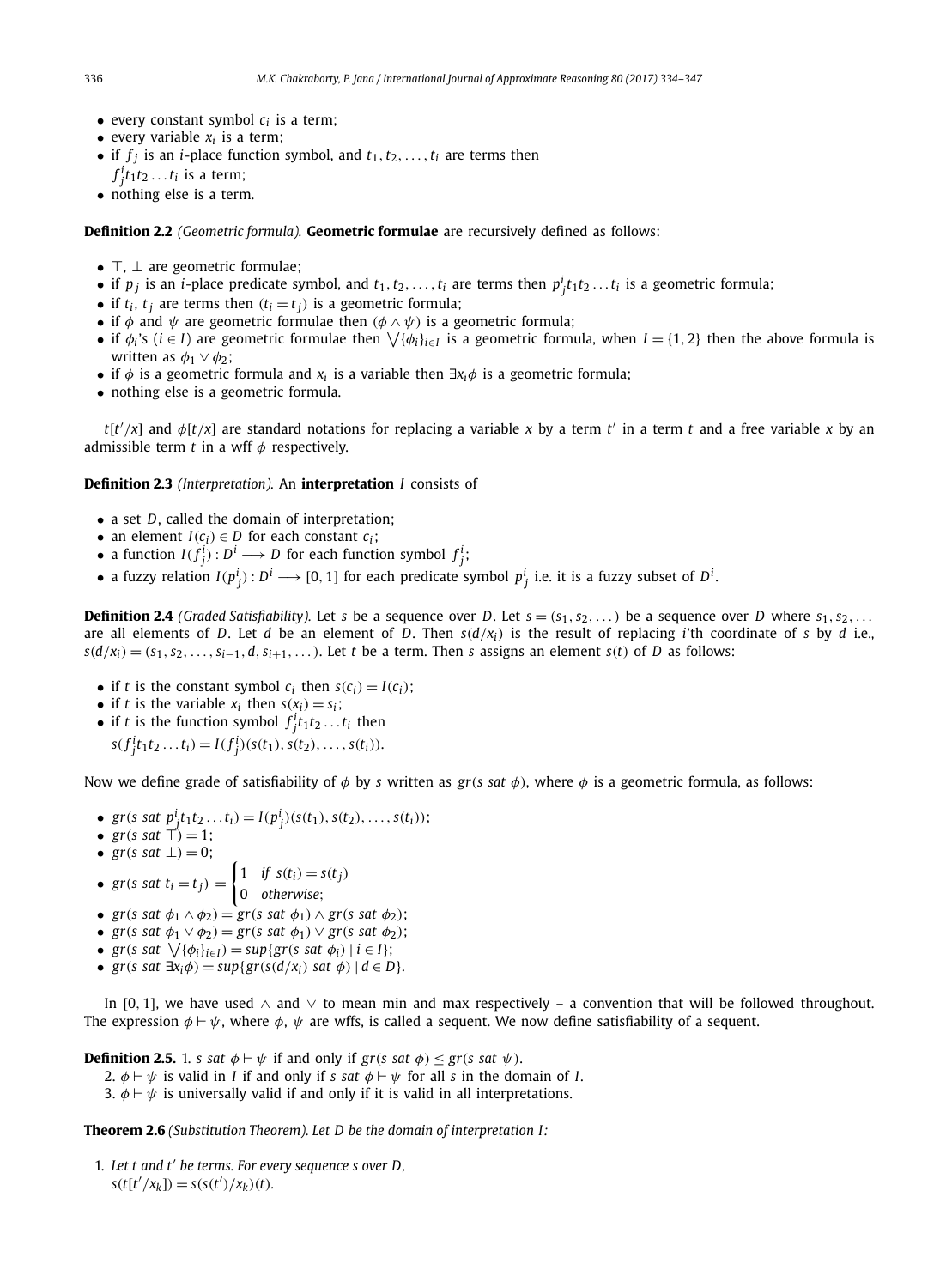2. Let  $\phi$  be a geometric formula and t be a term. For every sequence s over D,  $gr(s \text{ sat } \phi[t/x_k]) = gr(s(s(t)/x_k) \text{ sat } \phi)$ .

**Proof.** By induction on *t* and  $\phi$  respectively.  $\Box$ 

#### *2.1. Rules of inference*

In this subsection the rules of inference for fuzzy geometric logic are given. A rule of inference for fuzzy geometric logic is of the form  $\frac{S_1, S_2, \ldots, S_i}{S}$ , where each of the  $S_1, S_2, \ldots, S_i$  and  $S$  is a sequent. The sequents  $S_1, S_2, \ldots, S_i$  are known as premises and the sequent  $\mathscr S$  is called the conclusion. It should be noted that for a rule of inference the set of premises can be empty also.

The rules of inference for fuzzy geometric logic are as follows.

1. 
$$
\phi \vdash \phi
$$
,  
\n2.  $\frac{\phi \vdash \psi}{\phi \vdash \chi}$ ,  
\n3. (i)  $\phi \vdash \top$ , (ii)  $\phi \land \psi \vdash \phi$ , (iii)  $\phi \land \psi \vdash \psi$ , (iv)  $\frac{\phi \vdash \psi}{\phi \vdash \psi \land \chi}$ ,  
\n4. (i)  $\phi \vdash \sqrt{S (\phi \in S)}$ , for any *S*, (ii)  $\frac{\phi \vdash \psi}{\sqrt{S \vdash \psi}}$ , for any *S*,  
\n5.  $\phi \land \sqrt{S \vdash \sqrt{\{\phi \land \psi \mid \psi \in S\}}}$ ,  
\n6.  $\top \vdash (x = x)$ ,  
\n7.  $((x_1, ..., x_n) = (y_1, ..., y_n)) \land \phi \vdash \phi[(y_1, ..., y_n)/(x_1, ..., x_n)]$ ,  
\n8. (i)  $\frac{\phi \vdash \psi[x/y]}{\phi \vdash \exists y \psi}$ , (ii)  $\frac{\exists y \phi \vdash \psi}{\phi[x/y] \vdash \psi}$ ,  
\n9.  $\phi \land (\exists y) \psi \vdash (\exists y) (\phi \land \psi)$ .

#### *2.2. Soundness*

The soundness of a rule means that if all the premises are valid in an interpretation *I* then the conclusion must also be valid in the same interpretation *I*. Satisfaction relation being many-valued, the validity of a sequent has a meaning different from that in the classical geometric logic. In this subsection we will show the soundness of the above rules of inference.

**Theorem 2.7.** *The rules of inference for fuzzy geometric logic are universally valid.*

#### **Proof.**

- 1. *gr*(*s* sat  $\phi$ ) = *gr*(*s* sat  $\phi$ ), for any *s*. Hence  $\phi \vdash \phi$  is valid.
- 2. Given  $\phi \vdash \psi$  and  $\psi \vdash \chi$  are valid. So  $gr(s \text{ sat } \phi) \leq gr(s \text{ sat } \psi)$  and  $gr(s \text{ sat } \psi) \leq gr(s \text{ sat } \chi)$  for any *s*. Therefore *gr*(*s* sat  $\phi$ )  $\leq$  *gr*(*s* sat  $\chi$ ) for any *s*. Hence  $\phi \vdash \chi$  is valid when  $\phi \vdash \psi$  and  $\psi \vdash \chi$  are valid.
- 3. (i) *gr*(*s* sat  $\phi$ )  $\leq$  1 = *gr*(*s* sat ⊤) for any *s*. Hence  $\phi$   $\vdash$  ⊤ is valid. (ii)  $gr(s \text{ sat } \phi \land \psi) = gr(s \text{ sat } \phi) \land gr(s \text{ sat } \psi) \leq gr(s \text{ sat } \phi) \text{ for any } s.$  Hence  $\phi \land \psi \vdash \phi \text{ is valid.}$ (iii)  $gr(s \text{ sat } \phi \land \psi) = gr(s \text{ sat } \phi) \land gr(s \text{ sat } \psi) \leq gr(s \text{ sat } \psi) \text{ for any } s.$  Hence  $\phi \land \psi \vdash \psi$  is valid. (iv) Given  $\phi \vdash \psi$  and  $\phi \vdash \chi$  are valid. So *gr*(*s* sat  $\phi$ )  $\lt$  *gr*(*s* sat  $\psi$ ) and *gr*(*s* sat  $\phi$ )  $\lt$  *gr*(*s* sat  $\chi$ ) for any *s*. So *gr*(*s* sat  $\phi$ )  $\leq$  *gr*(*s* sat  $\psi$ )  $\wedge$  *gr*(*s* sat  $\chi$ ) = *gr*(*s* sat  $\psi$   $\wedge$   $\chi$ ) for any *s*. Hence  $\phi$   $\vdash \psi$   $\wedge$   $\chi$  is valid when  $\phi$   $\vdash \psi$  and  $\phi$   $\vdash \chi$ are valid.
- 4. (i)  $gr(s \, \text{sat} \, \phi) \leq gr(s \, \text{sat} \, \sqrt{S(\phi \in S)})$  for any *s*. Hence  $\phi \vdash \sqrt{S(\phi \in S)}$  is valid. (ii) Given  $\phi \vdash \psi$  is valid for all  $\phi \in S$ . So  $gr(s$  sat  $\phi)\leq gr(s$  sat  $\psi)$  for all  $\phi\in S$  and any s. So,  $sup_{\phi\in S}\{gr(s \text{ sat }\phi)\}\leq gr(s \text{ sat }\psi)$  for any s. Hence  $gr(s \text{ sat }\bigvee S)\leq$ *gr*(*s* sat  $\psi$ ) for any *s*. So,  $\setminus$  *S* ⊢  $\psi$  is valid when  $\phi$  ⊢  $\psi$  is valid for all  $\phi$  ∈ *S*.
- 5. Let us show the soundness of the 5th rule.  $gr(s \text{ sat } \phi \land \bigvee S) = gr(s \text{ sat } \phi) \land gr(s \text{ sat } \bigvee S)$  $=$  *gr*(*s* sat  $\phi$ )  $\land$  *sup*<sub> $\psi \in S$ </sub> {*gr*(*s* sat  $\psi$ )} = *sup*<sub> $\psi \in S$ </sub> {*gr*(*s* sat  $\phi$ )  $\land$  *gr*(*s* sat  $\psi$ )} =  $sup\{gr(s \text{ sat } \phi \wedge \psi) \mid \psi \in S\},$  for any *s*. Hence  $\phi \wedge \bigvee S \vdash sup\{\phi \wedge \psi \mid \psi \in S\}$  is valid. 6.  $gr(s \text{ sat } \top) = 1 = gr(s \text{ sat } x = x)$ , for any *s*. Hence  $\top \vdash x = x$  is valid.
- 7. *gr*(*s* sat  $((x_1, ..., x_n) = (y_1, ..., y_n)) \wedge \phi)$  $=$  *gr*(*s* sat ((*x*<sub>1</sub>, ..., *x*<sub>*n*</sub>) = (*y*<sub>1</sub>, ..., *y*<sub>*n*</sub>))) ∧ *gr*(*s* sat *φ*). Now *gr*(*s* sat  $\phi$ [(*y*<sub>1</sub>, ..., *y*<sub>*n*</sub>)/(*x*<sub>1</sub>, ..., *x*<sub>*n*</sub>)])  $=$  *gr*(*s*((*y*<sub>1</sub>, ..., *y*<sub>*n*</sub>))/(*x*<sub>1</sub>, ..., *x*<sub>*n*</sub>)) sat  $\phi$ ). When  $s((y_1, ..., y_n)) = s((x_1, ..., x_n))$ then  $gr(s(s((y_1,\ldots,y_n))/(x_1,\ldots,x_n))$  sat  $\phi) = gr(s$  sat  $\phi)$ .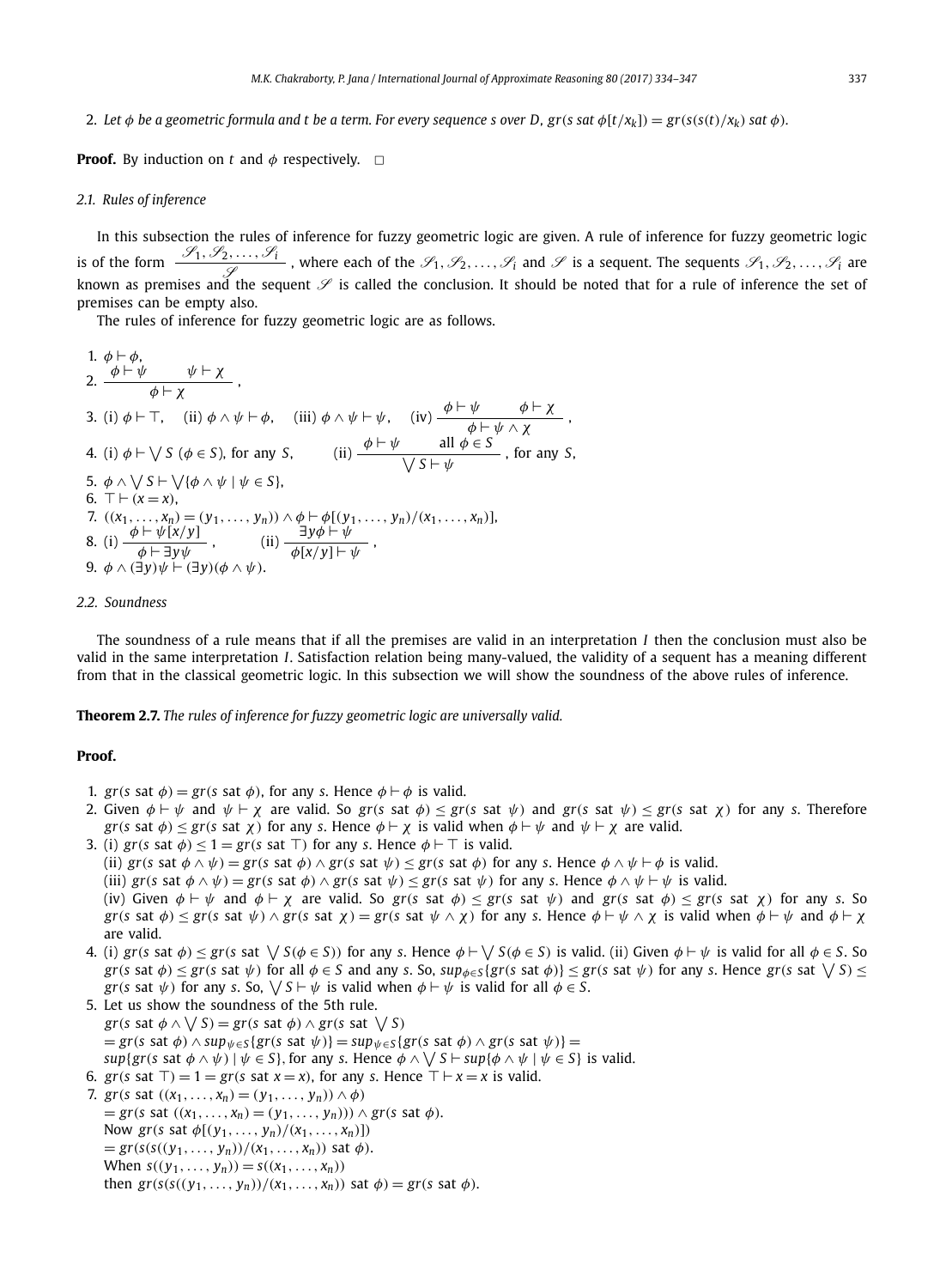Hence, *gr*(*s* sat ((*x*1,..., *xn*) = (*y*1,..., *yn*)) ∧ φ) ≤ *gr*(*s* sat φ[(*y*1,..., *yn*)/(*x*1,..., *xn*)]), for any *s*.

- So,  $((x_1, ..., x_n) = (y_1, ..., y_n)) \wedge \phi \vdash \phi[(y_1, ..., y_n)/(x_1, ..., x_n)]$  is valid.
- 8. (i)  $\phi \vdash \psi[x/y]$  is valid so, *gr*(*s* sat  $\phi$ )  $\leq$  *gr*(*s* sat  $\psi[x/y]$ ), for any *s*. Using Theorem 2.6(2) *gr*(*s* sat  $\phi$ )  $\leq$  $gr(s(s(x)/y)$  sat  $\psi$ ), for any *s*, which implies that  $gr(s \text{ sat } \phi) \leq sup\{gr(s(d/y) \text{ sat } \psi) \mid d \in D\}$ , for any *s*. So, *gr*(*s* sat  $\phi$ ) < *gr*(*s* sat  $\exists y \psi$ ) and hence  $\phi \vdash \exists y \psi$  is valid.

(ii)  $\exists y \phi \vdash \psi$  is valid if and only if *gr*(*s* sat  $\exists y \phi$ ) ≤ *gr*(*s* sat  $\psi$ ), for any *s*. Hence *sup*{*gr*(*s*(*d*/*y*) sat  $\phi$ ) | *d* ∈ *D*} ≤  $gr(s \text{ sat } \psi)$ , for any s. So,  $gr(s(s(x)/y) \text{ sat } \phi) < gr(s \text{ sat } \psi)$ , for any s, using Theorem 2.6(2). Therefore  $gr(s \text{ sat } \phi[x/y])$  < *gr(s* sat  $\psi$ ), for any *s* and hence  $\phi[x/\nu]$  ⊢  $\psi$  is valid provided  $\exists \nu \phi \vdash \psi$  is valid.

9.  $gr(s \text{ sat } \phi \wedge (\exists y)\psi) = gr(s \text{ sat } \phi) \wedge gr(s \text{ sat } \exists y\psi) = gr(s \text{ sat } \phi) \wedge \sup_{d \in D} \{gr(s(d/y) \text{ sat } \psi)\} = \sup_{d \in D} \{gr(s \text{ sat } \phi) \wedge \sup_{d \in D} \{gr(s(d/y) \text{ sat } \psi)\} = \sup_{d \in D} \{gr(s \text{ sat } \phi) \wedge \sup_{d \in D} \{gr(s(d/y) \text{ sat } \psi)\} = \sup_{d \in D} \{gr(s \text{ sat } \phi) \wedge \sup_{d \in D} \{gr(s(d/y$  $gr(s(d/y)$  sat  $\psi$ )} < sup<sub>deD</sub>{ $gr(s(d/y)$  sat  $\phi$ )  $\land$   $gr(s(d/y)$  sat  $\psi$ }} = sup<sub>deD</sub>{ $gr(s)$  sat  $\phi \land \psi$ }} =  $gr(s)$  sat  $(\exists y)\phi \land \psi$ }, for any *s*. Hence  $\phi \wedge (\exists v) \psi \vdash (\exists v)(\phi \wedge \psi)$  is valid.  $\Box$ 

Fuzzy geometric logic is sound in the sense that in every interpretation whenever the premise set of sequents is valid the conclusion sequent is also valid.

#### **3. Fuzzy topological system via fuzzy geometric logic**

**Definition 3.1** *(Fuzzy topological systems).* [12] A fuzzy topological system is a triple  $(X, \models, A)$ , where X is a non-empty set, *A* is a frame and  $\models$  is a fuzzy relation from *X* to *A* such that

1. if *S* is a finite subset of *A*, then  $gr(x \models \bigwedge S) = inf\{gr(x \models s) \mid s \in S\};$ 

2. if *S* is any subset of *A*, then  $gr(x \models \bigvee S) = sup\{gr(x \models s) | s \in S\}$ .

It is to be noted that  $\bigwedge S$  is either  $a_1 \wedge a_2 \wedge \cdots \wedge a_n$  if  $S = \{a_1, a_2, \ldots, a_n\}$  and is  $\top$  if  $S = \emptyset$ .

Let us consider the triplet  $(X, \models, A)$  where *X* is the non-empty set of assignments *s*, *A* is the set of geometric formulae and  $\models$  defined as  $gr(s \models \phi) = gr(s \text{ sat } \phi)$ .

**Theorem 3.2.** *(i)*  $gr(s \models \phi \land \psi) = gr(s \models \phi) \land gr(s \models \psi)$ .  $(iii)$   $gr(s \models \bigvee {\phi_i}_{i \in I}) = sup_{i \in I} {gr(x \models \phi_i)}$ .

**Proof.** (i)  $gr(s \models \phi \land \psi) = gr(s \text{ sat } \phi \land \psi) = gr(s \text{ sat } \phi) \land gr(s \text{ sat } \psi) = gr(s \models \phi) \land gr(s \models \psi)$ . (ii)  $gr(s \models \sqrt{\{\phi_i\}_{i \in I}}) =$  $gr(s \text{ sat }\nabla\{\phi_i\}_{i\in I}) = sup_{i\in I}\{gr(s \text{ sat }\phi_i)\} = sup_{i\in I}\{gr(s \models \phi_i)\}.$ 

**Definition 3.3.**  $\phi \approx \psi$  iff  $gr(s \models \phi) = gr(s \models \psi)$  for any  $s \in X$  and  $\phi, \psi \in A$ .

The above defined "≈" is an equivalence relation. Thus we get *A*/≈.

**Theorem 3.4.**  $(X, \models', A/\approx)$  is a fuzzy topological system, where  $\models'$  is defined by  $gr(s \models' [\phi]) = gr(s \models \phi)$ .

**Proof.** *X* is a non-empty set of assignments *s*. Let us first prove that  $A/\approx$  is a frame in the following way. Here we define  $[\phi] \leq [\psi]$  as follows:  $[\phi] \leq [\psi]$  iff  $gr(s \models \phi) \leq gr(s \models \psi)$  for any *s* i.e.,  $\phi \vdash \psi$  is valid. Now in fuzzy geometric logic  $\phi \vdash \phi$  is valid and if  $\phi \vdash \psi$  and  $\psi \vdash \chi$  are valid then  $\phi \vdash \chi$  is valid. Thus  $\leq$  is reflexive and transitive. If  $[\phi] \leq [\psi]$  and  $\lceil \psi \rceil \leq \lceil \phi \rceil$  then  $\operatorname{gr}(s \models \phi) \leq \operatorname{gr}(s \models \psi)$  and  $\operatorname{gr}(s \models \psi) \leq \operatorname{gr}(s \models \phi)$  for any *s*. Therefore  $\operatorname{gr}(s \models \phi) = \operatorname{gr}(s \models \psi)$  for any *s*. So  $\phi \approx \psi$ . Consequently  $[\phi] = [\psi]$ . Hence  $A_{\infty}$  is a poset. Now if  $\phi, \psi \in A$  then  $\phi \wedge \psi \in A$  (by Theorem 3.2). So  $[\phi], [\psi] \in A_{\infty}$ and  $[\phi \wedge \psi] \in A/\approx$  i.e.,  $[\phi] \wedge [\psi] \in A/\approx$ . Similarly arbitrary join exists in  $A/\approx$ .  $[\phi] \wedge \sqrt{\{[\psi_i]\}_{i\in I}} = [\phi] \wedge [\sqrt{\{\psi_i\}_{i\in I}}] = [\phi \wedge \sqrt{\{\psi_i\}_{i\in I}}]$  $\bigvee \{\psi_i\}_{i\in I}\}$  Now we have  $\phi \wedge \bigvee \{\psi_i\}_{i\in I} \vdash supp_{i\in I} \{\phi \wedge \psi_i\}$  is valid. Hence  $gr(s$  sat  $\phi \wedge \bigvee \{\psi_i\}_{i\in I}) \leq gr(s$  sat  $\bigvee \{\phi \wedge \psi_i\}_{i\in I})$  for any s. su $p_{i\in I}\{\phi\wedge\psi_i\}\vdash\phi\wedge\bigvee\{\psi_i\}_{i\in I}$  is derivable, so  $gr(s$  sat  $\bigvee\{\phi\wedge\psi_i\}_{i\in I})\leq gr(s$  sat  $\phi\wedge\bigvee\{\psi_i\}_{i\in I})$  for any s. Therefore  $\mathrm{gr}(\mathrm{s}% (\mathrm{d}))\leq\mathrm{gr}(\mathrm{d}(\mathrm{d}))\leq\mathrm{gr}(\mathrm{d}(\mathrm{d}))\leq\mathrm{gr}(\mathrm{d}(\mathrm{d}))\leq\mathrm{gr}(\mathrm{d}(\mathrm{d}))\leq\mathrm{gr}(\mathrm{d}(\mathrm{d}))\leq\mathrm{gr}(\mathrm{d}(\mathrm{d}))\leq\mathrm{gr}(\mathrm{d}(\mathrm{d}))\leq\mathrm{gr}(\mathrm{d}(\mathrm{d}))\leq\mathrm{gr}(\mathrm{d}(\mathrm{d}))\leq\mathrm{gr}(\mathrm{d}(\mathrm{d}))\leq\mathrm{gr}(\mathrm{d}(\mathrm{d}))\leq\mathrm{gr}$  $[\bigvee \{\phi \wedge \psi_i\}_{i \in I}] = \bigvee \{[\phi \wedge \psi_i]\}_{i \in I} = \bigvee \{([\phi] \wedge [\psi_i])\}_{i \in I}$ . Hence  $A_{\ell} \approx$  is a frame.

Now it is left to show that (a)  $gr(s \models' [\phi] \land [\psi]) = gr(s \models' [\phi]) \land gr(s \models' [\psi])$  and (b)  $gr(s \models' \bigvee \{[\phi_i]\}_{i \in I}) = sup_{i \in I} \{gr(s \models' \bigcup \{[\phi_i]\}_{i \in I})\}$  $\lceil \phi_i \rceil$ ) }.

Proof of the above follows easily using Theorem 3.2. Hence  $(X, \models', A/\approx)$  is a fuzzy topological system.  $\Box$ 

**Proposition 3.1.** In the fuzzy topological system  $(X, \models', A/\approx)$ , defined above, for all  $s \in X$ ,  $gr(s \models' [\phi]) = gr(s \models' [\psi])$  implies  $[\phi] = [\psi]$ .

**Proof.** As  $gr(s = [b]) = gr(s = [b])$ , for any *s*, we have  $gr(s = \phi) = gr(s = \psi)$ , for any *s*. Hence  $\phi \approx \psi$  and consequently  $[\phi] = [\psi]$ .  $\Box$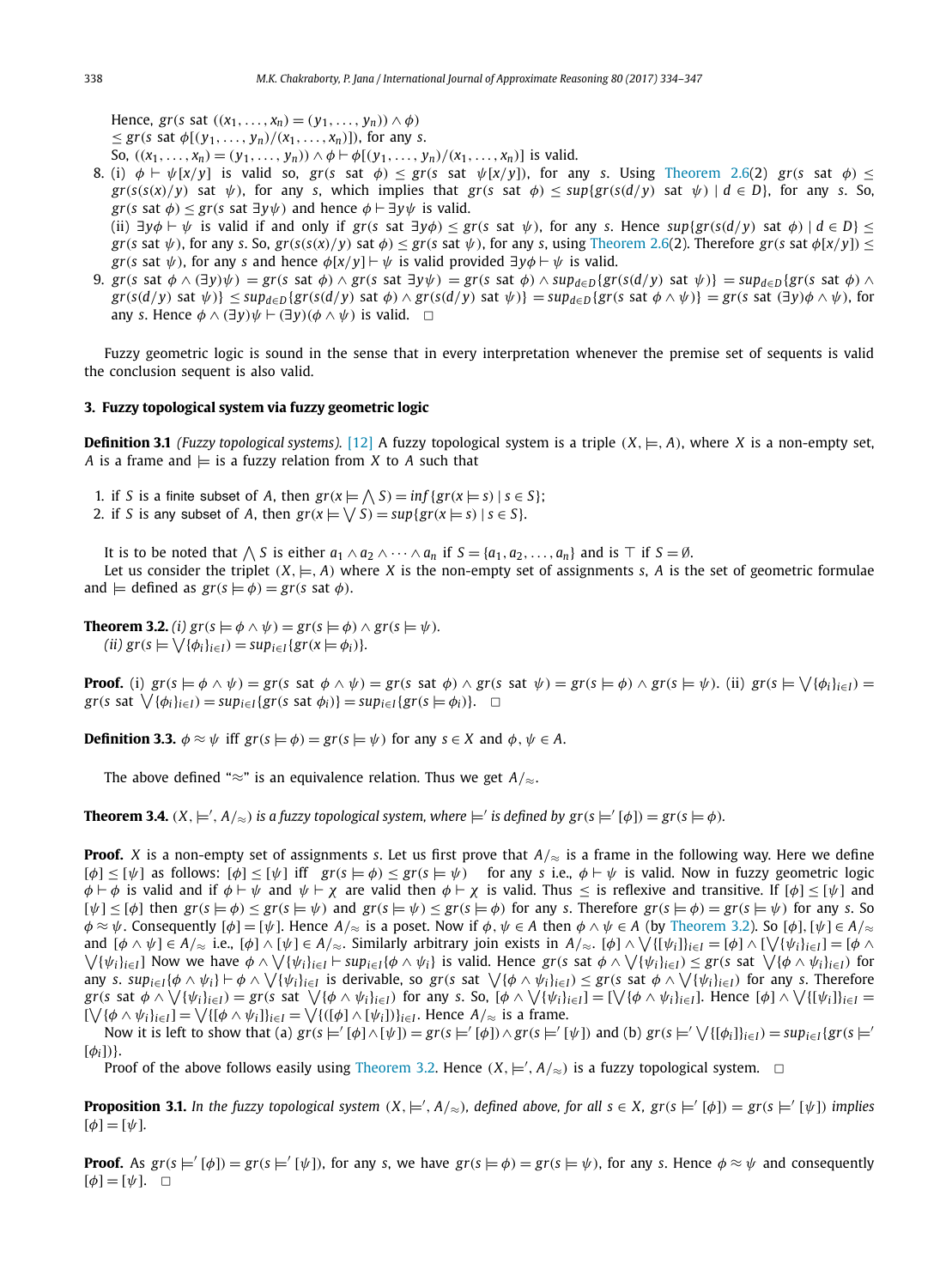#### **4. Fuzzy topology via fuzzy geometric logic**

We first construct the fuzzy topological system  $(X, \models', A/\approx)$  from fuzzy geometric logic. Then  $(X, ext(A/\approx))$  is constructed as follows:

 $ext(A/\approx) = \{ext([\phi])\}_{[\phi]\in A/\approx}$  where  $ext([\phi]): X \longrightarrow [0, 1]$  is such that, for each  $[\phi] \in A/\approx$ ,  $ext([\phi])(s) = gr(s \models' [\phi]) =$  $gr(s \models \phi)$ .

It can be shown that  $ext(A/\approx)$  forms a fuzzy topology on *X* as follows.

Let  $ext([\phi]), ext([\psi]) \in ext(A/\approx)$ . Then  $ext([\phi]) \cap ext([\psi]))(s) = (ext([\phi]))(s) \wedge (ext([\psi]))(s) = gr(s \models' [\phi]) \wedge gr(s \models'$  $[\psi]$ ) =  $\text{gr}(\mathbf{s} \models \phi) \land \text{gr}(\mathbf{s} \models \psi) = \text{gr}(\mathbf{s} \models \phi \land \psi) = \text{gr}(\mathbf{s} \models' [\phi \land \psi]) = (\text{ext}([\phi \land \psi]))(\mathbf{s})$ . Hence  $\text{ext}([\phi]) \cap \text{ext}([\psi]) = \text{ext}([\phi \land \psi])$ ψ]) ∈ *ext*(*A*/≈). Similarly it can be shown that *ext*(*A*/≈) is closed under arbitrary union. Hence (*X*, *ext*(*A*/≈)) is a fuzzy topological space obtained via fuzzy geometric logic.

**Note:** In [12], the way to construct a fuzzy topological space from a given fuzzy topological system is explained. Here we obtain the space  $(X, ext(A/\n<sub>\in</sub>))$  from the system  $(X, \models', A/\n<sub>\infty</sub>)$  following the same method as in [12].

#### **5. Fuzzy geometric logic with graded consequence**

Here the alphabet, terms, formulae, interpretation and satisfiability of a formula are the same as in fuzzy geometric logic. The difference lies in the definition of satisfiability of a sequent. This notion is also graded now.

**Definition 5.1.** 1.  $gr(s \text{ sat } \phi \vdash \psi) = gr(s \text{ sat } \phi) \rightarrow gr(s \text{ sat } \psi)$ , where  $\rightarrow : [0, 1] \times [0, 1] \rightarrow [0, 1]$  is the Gödel arrow defined as follows:

$$
a \to b = \begin{cases} 1 & \text{if } a \leq b \\ b & \text{if } a > b, \end{cases}
$$

for  $a, b \in [0, 1]$ .

2.  $gr(\phi \vdash \psi) = inf_{s} {gr(s \text{ sat } \phi \vdash \psi)}$ , where *s* ranges over all sequences over the domain *D* of interpretation.

Before proceeding on to the rules of inference let us enlist below some properties of Gödel arrow [16] that would be used in the sequel.

#### *5.1. Properties of Gödel arrow*

In this subsection some required properties of Gödel arrow are listed. Most of the properties can be verified by routine check and hence the detailed verifications are omitted.

1.  $a \to a = 1$ , for any  $a \in [0, 1]$ . 2.  $(a \rightarrow b) \land (b \rightarrow c) \leq (a \rightarrow c)$ , for any *a*, *b*,  $c \in [0, 1]$ . 3.  $a \leq b$  implies  $(a \rightarrow x) \geq (b \rightarrow x)$ , for any *a*, *b*,  $x \in [0, 1]$ . 4.  $a \leq b$  implies  $(x \to a) \leq (x \to b)$ , for any *a*, *b*,  $x \in [0, 1]$ . 5.  $(a \rightarrow b) \land (a \rightarrow c) = a \rightarrow (b \land c)$ , for any *a*, *b*,  $c \in [0, 1]$ . 6.  $inf_i\{(a_i \to b)\} = sup_i\{a_i\} \to b$ , for any  $a_i, b \in [0, 1]$ . 7.  $a < b$  iff  $a \rightarrow b = 1$ . 8.  $a \wedge (a \rightarrow b) \leq b$ .

**Theorem 5.2.** *Graded sequents satisfy the following properties*

1.  $gr(\phi \vdash \phi) = 1$ , 2.  $gr(\phi \vdash \psi) \wedge gr(\psi \vdash \chi) \leq gr(\phi \vdash \chi)$ , 3. *(i)*  $gr(\phi \vdash \top) = 1,$  *(ii)*  $gr(\phi \land \psi \vdash \phi) = 1,$  $(iii)$   $gr(\phi \wedge \psi \vdash \psi) = 1$ ,  $(iv)$   $gr(\phi \vdash \psi) \wedge gr(\phi \vdash \chi) = gr(\phi \vdash \psi \wedge \chi)$ , 4. *(i)*  $gr(\phi \vdash \bigvee S) = 1$  *if*  $\phi \in S$ ,  $\{ \text{inf}_{\phi \in S} \{ \text{gr}(\phi \vdash \psi) \} \leq \text{gr}(\bigvee S \vdash \psi),$ 5.  $gr(\phi \wedge \bigvee S \vdash \bigvee \{\phi \wedge \psi \mid \psi \in S\}) = 1$ , 6.  $gr(T \vdash (x = x)) = 1$ , 7.  $gr(((x_1, \ldots, x_n) = (y_1, \ldots, y_n)) \wedge \phi \vdash \phi[(y_1, \ldots, y_n)/(x_1, \ldots, x_n))] = 1$ , 8. *(i)*  $gr(\phi \vdash \psi[x/y]) \leq gr(\phi \vdash \exists y \psi)$ , *(ii)*  $gr(\exists y \phi \vdash \psi) \leq gr(\phi[x/y] \vdash \psi)$ ,

```
9. gr(\phi \wedge (\exists y)\psi \vdash (\exists y)(\phi \wedge \psi)) = 1.
```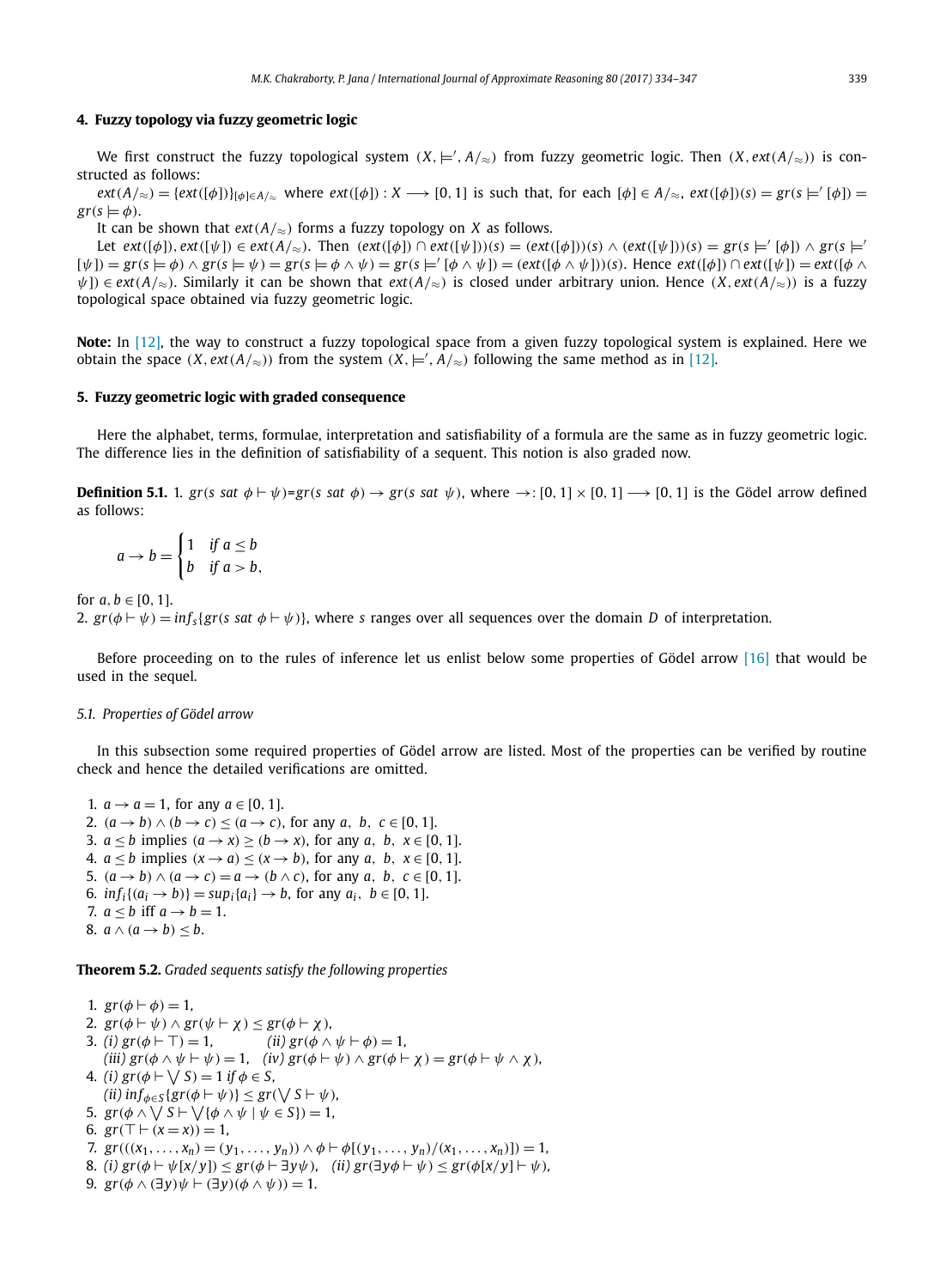#### **Proof.**

```
1. gr(s sat \phi \vdash \phi) = gr(s sat \phi) \rightarrow gr(s sat \phi) = 1, by Property 5.1(1).
2. gr(s sat \phi \vdash \psi) \land gr(s sat \psi \vdash \chi)
     =(\text{gr}(s \text{ sat } \phi) \rightarrow \text{gr}(s \text{ sat } \psi)) \wedge (\text{gr}(s \text{ sat } \psi) \rightarrow \text{gr}(s \text{ sat } \chi))\leq gr(s sat \phi) \rightarrow gr(s sat \chi) [by Property 5.1(2)]
     = gr(s sat \phi \vdash \chi).
3. (i) gr(s \text{ sat } \phi \vdash \top) = gr(s \text{ sat } \phi) \rightarrow gr(s \text{ sat } \top) = gr(s \text{ sat } \phi) \rightarrow 1 = 1, as gr(s \text{ sat } \phi) \leq 1.
     (ii) gr(s \text{ sat } \phi \land \psi \vdash \phi) = gr(s \text{ sat } \phi \land \psi) \rightarrow gr(s \text{ sat } \phi) = (gr(s \text{ sat } \phi) \land gr(s \text{ sat } \psi)) \rightarrow gr(s \text{ sat } \phi) = 1, as gr(s \text{ sat } \phi) \land gr(s \text{ sat } \phi) = 1gr(s sat \psi) \leq gr(s sat \phi).
     (iii) gr(s \text{ sat } \phi \land \psi \vdash \psi) = gr(s \text{ sat } \phi \land \psi) \rightarrow gr(s \text{ sat } \psi) = (gr(s \text{ sat } \phi) \land gr(s \text{ sat } \psi)) \rightarrow gr(s \text{ sat } \psi) = 1, as gr(s \text{ sat } \phi) \land gr(s \text{ sat } \psi) = 1gr(s sat \psi) \leq gr(s sat \psi).
     (iv) gr(s \text{ sat } \phi \vdash \psi) \land gr(s \text{ sat } \phi \vdash \chi)= (gr(s \text{ sat } \phi) \rightarrow gr(s \text{ sat } \psi)) \land (gr(s \text{ sat } \phi) \rightarrow gr(s \text{ sat } \chi))= gr(s sat \phi) \rightarrow gr(s sat \psi \land \chi) [by Property 5.1(5)]
     = gr(s sat \phi \vdash \psi \wedge \chi).
4. (i) gr(s \text{ sat } \phi \vdash \bigvee S (\phi \in S)) = gr(s \text{ sat } \phi) \rightarrow gr(s \text{ sat } \bigvee S (\phi \in S)) = gr(s \text{ sat } \phi) \rightarrow sup_{\phi \in S} \{gr(s \text{ sat } \phi)\} = 1, as
     gr(s \text{ sat } \phi) \leq sup_{\phi \in S} \{gr(s \text{ sat } \phi)\}.(ii) inf_{\phi \in S} \{ gr(s \text{ sat } \phi \vdash \psi) \}= inf_{\phi \in S} \{ gr(s \text{ sat } \phi) \rightarrow gr(s \text{ sat } \psi) \}= \sup_{\phi \in S} \{gr(s \text{ sat } \phi) \} \rightarrow gr(s \text{ sat } \psi) [by Property 5.1(6)]
     = gr(s \text{ sat } \bigvee S \ (\phi \in S)) \rightarrow gr(s \text{ sat } \psi)= gr(s \text{ sat } \bigvee S \vdash \psi \ (\phi \in S)).5. gr(s sat \phi \land \bigvee S \vdash \sup \{\phi \land \psi \mid \psi \in S\})
     = gr(s \text{ sat } \phi \land \bigvee S) \rightarrow gr(s \text{ sat } \bigvee {\phi \land \psi \mid \psi \in S})= (gr(s \text{ sat } \phi) \land gr(s \text{ sat } \bigvee S)) \rightarrow sup_{\psi \in S} \{gr(s \text{ sat } \phi \land \psi)\}= (gr(s \text{ sat } \phi) \land gr(s \text{ sat } \bigvee S)) \rightarrow (gr(s \text{ sat } \phi) \land gr(s \text{ sat } \bigvee S))= 1 [by Property 5.1(1)].
6. gr(s sat \top \vdash x = x) = gr(s sat \top) \rightarrow gr(s sat x = x) = 1.
7. gr(s sat ((x_1, x_2,...,x_n) = (y_1, y_2,..., y_n)) \wedge \phi)= gr(s sat ((x<sub>1</sub>, x<sub>2</sub>, . . . , x<sub>n</sub>) = (y<sub>1</sub>, y<sub>2</sub>, . . . , y<sub>n</sub>))) ∧ gr(s sat φ).
     Now gr(s sat \phi[(y<sub>1</sub>, y<sub>2</sub>, ..., y<sub>n</sub>)/(x<sub>1</sub>, x<sub>2</sub>, ..., x<sub>n</sub>)])
     = gr(s((y<sub>1</sub>, y<sub>2</sub>,..., y<sub>n</sub>))/(x<sub>1</sub>, x<sub>2</sub>,..., x<sub>n</sub>)) sat \phi).
     When s((y_1, y_2, \ldots, y_n)) = s((x_1, x_2, \ldots, x_n))then gr(s(s((y<sub>1</sub>, y<sub>2</sub>, ..., y<sub>n</sub>))/(x<sub>1</sub>, x<sub>2</sub>, ..., x<sub>n</sub>)) sat \phi) = gr(s sat \phi). So,
     gr(s sat ((x_1, x_2,..., x_n) = (y_1, y_2,..., y_n)) \wedge \phi)\leq gr(s sat \phi[(y<sub>1</sub>, y<sub>2</sub>, ..., y<sub>n</sub>)/(x<sub>1</sub>, x<sub>2</sub>, ..., x<sub>n</sub>)]), for any s.
     Hence gr(s \text{ sat } ((x_1, \ldots, x_n) = (y_1, \ldots, y_n)) \wedge \phi)\rightarrow gr(s sat \phi[(y<sub>1</sub>, ..., y<sub>n</sub>)/(x<sub>1</sub>, ..., x<sub>n</sub>)]) = 1. So,
     gr(s \text{ sat } ((x_1, \ldots, x_n) = (y_1, \ldots, y_n)) \wedge \phi \vdash \phi [(y_1, \ldots, y_n)/(x_1, \ldots, x_n))] = 1.8. (i) gr(s sat \phi \vdash \psi[x/y]) = gr(s sat \phi) \rightarrow gr(s sat \psi[x/y]) = gr(s sat \phi) \rightarrow gr(s(s(x)/y) sat \psi) and gr(s sat \phi \vdash \exists y \psi) = g(s \otimes \psi)gr(s sat \phi) \rightarrow gr(s sat \exists y \psi)
     = \text{gr}(s \text{ sat } \phi) \rightarrow \text{sup}_{d \in D} \{ \text{gr}(s(d/y) \text{ sat } \psi) \}.Now gr(s(s(x)/y) sat \psi) \leq sup<sub>d∈</sub>D{gr(s(d/y) sat \psi}}, as s(x) \in D. So, by Property 5.1(4)
     gr(s sat \phi) \rightarrow gr(s(s(x)/y) sat \psi)
     \leq gr(s sat \phi) \rightarrow sup<sub>d∈D</sub>{gr(s(d/y) sat \psi}} and consequently gr(s sat \phi \vdash \psi[x/y]) \leq gr(s sat \phi \vdash \exists y \psi).
     (ii) gr(s \text{ sat } ∃y\phi ⊢ \psi) = gr(s \text{ sat } ∃y\phi) \rightarrow gr(s \text{ sat } \psi)= \sup_{d \in D} \{gr(s(d/y) \text{ sat } \phi) \} \rightarrow gr(s \text{ sat } \psi).gr(s sat \phi[x/y] \vdash \psi) = gr(s sat \phi[x/y]) \rightarrow gr(s sat \psi)
     = gr(s(s(x)/y) sat \phi) \rightarrow gr(s sat \psi).
     Now gr(s(s(x)/y) sat \phi) \leq sup_{d \in D} \{gr(s(d/y) \text{ sat } \phi)\}\, as s(x) \in D. So, by Property 5.1(3)
     sup_{d\in D}{gr(s(d/y) \text{ sat } \phi)} \rightarrow gr(s \text{ sat } \psi) \leq gr(s(s(x)/y) \text{ sat } \phi) \rightarrow gr(s \text{ sat } \psi) and consequently gr(s \text{ sat } \exists y \phi \vdash \psi) \leq gr(s \text{ sat } \phi)gr(s sat \phi[x/y] \vdash \psi).
9. gr(s sat \phi \wedge (\exists y)\psi \vdash \exists y(\phi \wedge \psi))= gr(s sat φ ∧ ∃y\psi) → gr(s sat ∃y(\phi ∧ \psi))
     = (gr(s \text{ sat } \phi) \wedge gr(s \text{ sat } \exists y \psi)) \rightarrow sup_{d \in D} \{ gr(s(d/y) \text{ sat } \phi \wedge \psi) \}=(gr(s \text{ sat }\phi) \wedge sup_{d \in D} \{gr(s(d/y) \text{ sat }\psi)\}) \rightarrow (sup_{d \in D} \{gr(s(d/y) \text{ sat }\phi) \wedge gr(s(d/y) \text{ sat }\psi)\})= (gr(s \text{ sat } \phi) \wedge sup_{d \in D} \{gr(s(d/y) \text{ sat } \psi)\}) \rightarrow(sup_{d\in D}{gr(s(d/y) \text{ sat }\phi)} \wedge sup_{d\in D}{gr(s(d/y) \text{ sat }\psi)}.
     Now gr(s sat \phi) \leq sup<sub>d∈D</sub>{gr(s(d/y) sat \phi)}.
```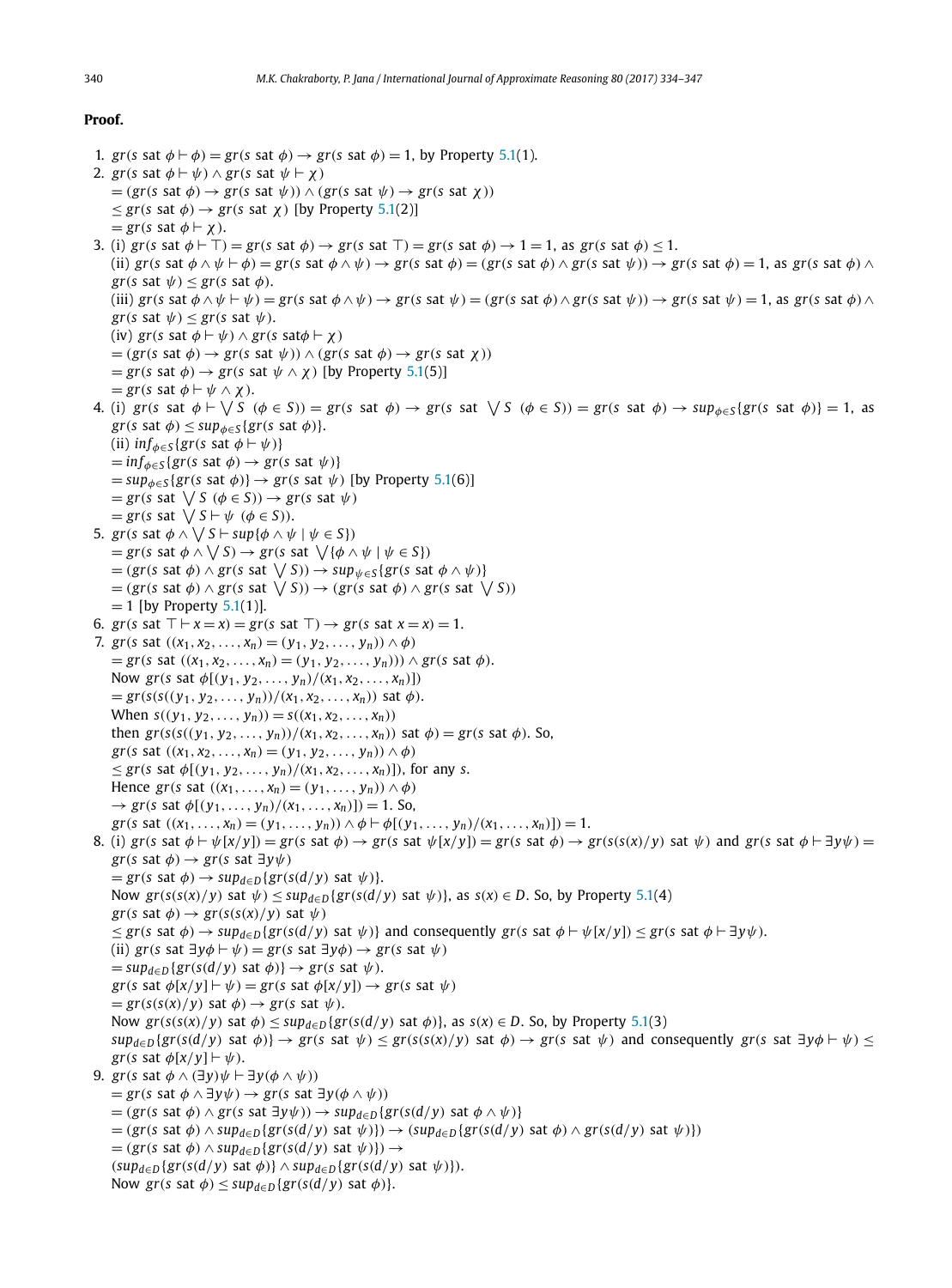So,  $(gr(s \text{ sat } \phi) \wedge sup_{d \in D} \{gr(s(d/y) \text{ sat } \psi)\})$  $≤$  (*sup*<sub>*d*∈*D*</sub>{*gr*(*s*(*d*/*y*) sat *ϕ*)} ∧ *sup*<sub>*d*∈*D*</sub>{*gr*(*s*(*d*/*y*) sat *ψ*)}). Hence  $(gr(s \text{ sat } \phi) \wedge \text{sup}_{d \in D} \{gr(s(d/y) \text{ sat } \psi)\}) \rightarrow$  $(sup_{d\in D}\{gr(s(d/y) \text{ sat }\phi)\}\wedge sup_{d\in D}\{gr(s(d/y) \text{ sat }\psi)\})=1$  and consequently  $gr(s \text{ sat }\phi \wedge (\exists y)\psi \vdash \exists y(\phi \wedge \psi))=1$ .

These properties may be considered as the counterparts of the rules of inference in the previous section. In fact in the derivation of a sequent from other sequents the same rules as in the previous section shall be employed but now the sequents are tagged with grades. Fuzzy geometric logic with graded consequence deals with the following questions:

- 1. If some sequents are given with grades then it can be investigated which sequents are derivable from them and they are sequents of what grade in the least.
- 2. From a set of graded sequents whether a given graded sequent is derivable or not by the rules of inference.

Fuzzy geometric logic with graded consequence is sound in the following senses. Let, as premise, a finite number of sequents  $\phi_i \vdash \psi_i$  with grades  $a_i$ ,  $i=1,2,\ldots,n$  be taken. By Theorem 5.2, any sequent derived from this premise by rules will be of a grade at least equal to *min*{*a*1,*a*2,...,*an*}. This is also a consequence of Corollary 5.3.4 [10]. This answers question (1). To answer question (2) we need to check whether the sequent considered is derivable by syntactic rules from the sequents of the premise and whether the grade of the sequent is greater than or equal to the minimum of the grades of the premise sequents. In particular, in every interpretation whenever the sequents of the premise are of grade 1, the conclusion sequent is also of grade 1.

**Note:** A graded sequent  $\phi \vdash \psi$  may be read as  $\psi$  is a consequence of  $\phi$  and there is a grade (or strength) of the consequence relation. A graded consequence relation is a fuzzy relation [31] between the power set of wffs and the set of wffs if and only if the following conditions are satisfied:

- if  $\alpha \in \Gamma$  then  $gr(\Gamma \vdash \alpha) = 1$  (overlap):
- If  $\Gamma \subseteq \Delta$  then  $gr(\Gamma \vdash \alpha) \leq gr(\Delta \vdash \alpha)$  (monotonicity);
- $inf_{\delta \in \Delta} gr(\Gamma \vdash \delta) * gr(\Delta \vdash \alpha) \leq gr(\Gamma \vdash \alpha)$  (cut);

where  $\Gamma$ ,  $\Delta$  are sets of wffs,  $\alpha$ ,  $\delta$  are wffs, the grade of relatedness denoted by  $gr(\Gamma \vdash \alpha)$  is an element of a residuated lattice and ∗ is the product operation relative to which the residuum is constructed [1,4]. In particular the residuated lattice can be taken as the unit interval [0, 1] and the product as the minimum ( $\wedge$ ). In the present work this particular case has been taken. It may be remarked that this particular product operation and its corresponding residuum have been used in Definition 5.1. Secondly, in this work the set  $\Gamma$  is always a singleton set. So overlap condition takes the form  $gr(\alpha \vdash \alpha) = 1$ and cut condition becomes  $gr(\beta \vdash \delta) \land gr(\delta \vdash \alpha) < gr(\beta \vdash \alpha)$ . A special case of monotonicity condition is taken here in which the set { $\beta$ ,  $\delta$ } to the left of ⊢ is equated with the single wff  $\beta \wedge \delta$ . So the condition becomes  $gr(\beta \vdash \alpha) < gr(\beta \wedge \delta \vdash \alpha)$ for all  $\alpha$ ,  $\beta$ ,  $\delta$ . It can be shown that this inequality is derivable from the above rules of inference.

In fuzzy geometric logic with graded consequence a sequent with grade is derived, from a given set of sequents with grades.

#### **6. Fuzzy topological space with graded inclusion, graded frame and graded fuzzy topological system**

**Definition 6.1.** Let *X* be a set,  $\tau$  be a collection of fuzzy subsets of *X* s.t.

- 1.  $\tilde{\emptyset}$ ,  $\tilde{X} \in \tau$ , where  $\tilde{\emptyset}(x) = 0$  and  $\tilde{X}(x) = 1$ , for all  $x \in X$ ;
- 2.  $\tilde{T}_i \in \tau$  for  $i \in I$  imply  $\bigcup_{i \in I} \tilde{T}_i \in \tau$ , where  $\bigcup_{i \in I} \tilde{T}_i(x) = \sup_{i \in I} \{ \tilde{T}_i(x) \}$ ;
- 3.  $\tilde{T}_1$ ,  $\tilde{T}_2 \in \tau$  imply  $\tilde{T}_1 \cap \tilde{T}_2 \in \tau$ , where  $(\tilde{T}_1 \cap \tilde{T}_2)(x) = \tilde{T}_1(x) \wedge \tilde{T}_2(x)$ ,

and  $\subseteq$  be a fuzzy inclusion relation for fuzzy sets defined as  $gr(\tilde{T_1}\subseteq\tilde{T_2})=inf_{x\in X}\{\tilde{T_1}(x)\to\tilde{T_2}(x)\},$  where  $\tilde{T_1},\tilde{T_2}$  are fuzzy subsets of *X* and  $\rightarrow$  is the Gödel arrow.

Then  $(X, \tau, \subseteq)$  is called a **fuzzy topological space with graded inclusion**.  $(\tau, \subseteq)$  is called a **fuzzy topology with graded inclusion** over *X*.

It is to be noted that we preferred to use the traditional notation  $\vec{A}$  to denote a fuzzy set [2]. We list the properties of the members of fuzzy topology with graded inclusion, as propositions, that would be used subsequently. By routine check all the propositions can be verified. Some of the proof of the propositions are provided here.

**Proposition 6.1.**  $gr(\tilde{T} \subseteq \tilde{T}) = 1$ .

**Proof.**  $gr(\tilde{T} \subseteq \tilde{T}) = inf_x{\{\tilde{T}(x) \to \tilde{T}(x)\}} = 1. \quad \Box$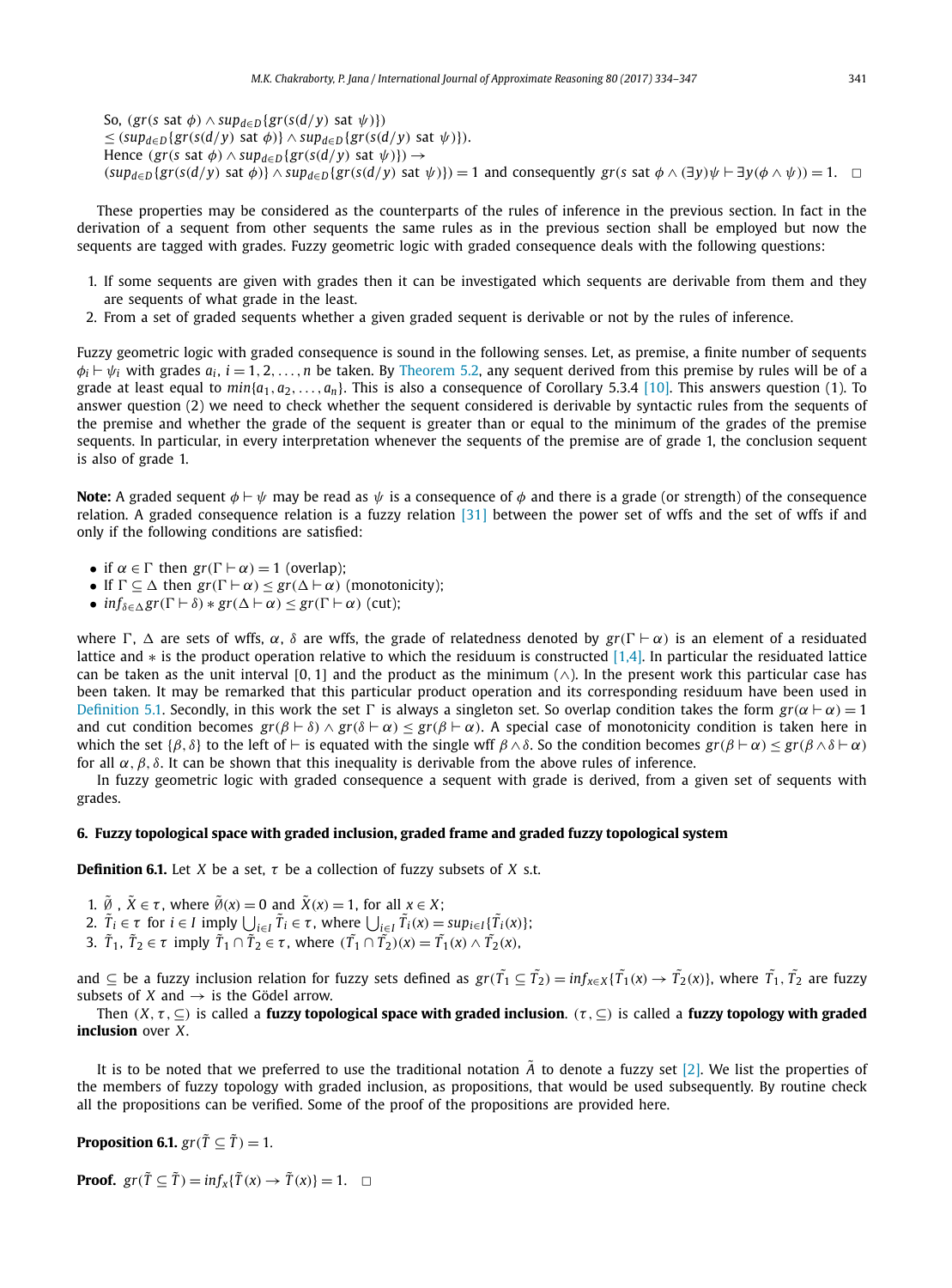**Proposition 6.2.**  $gr(\tilde{T_1} \subseteq \tilde{T_2}) = 1 = gr(\tilde{T_2} \subseteq \tilde{T_1}) \Rightarrow \tilde{T_1} = \tilde{T_2}.$ **Proposition 6.3.**  $gr(\tilde{T_1} \subseteq \tilde{T_2}) \wedge gr(\tilde{T_2} \subseteq \tilde{T_3}) \leq gr(\tilde{T_1} \subseteq \tilde{T_3}).$ **Proposition 6.4.**  $gr(\tilde{T_1} \cap \tilde{T_2} \subseteq \tilde{T_1}) = 1 = gr(\tilde{T_1} \cap \tilde{T_2} \subseteq \tilde{T_2})$ . **Proposition 6.5.**  $gr(\tilde{T} \subseteq \tilde{X}) = 1$ . **Proof.**  $gr(\tilde{T} \subseteq \tilde{X}) = inf_x{\tilde{T}(x) \to \tilde{X}(x)} = inf_x{\tilde{T}(x) \to 1} = 1. \quad \Box$ **Proposition 6.6.**  $gr(\tilde{T_1} \subseteq \tilde{T_2}) \wedge gr(\tilde{T_1} \subseteq \tilde{T_3}) = gr(\tilde{T_1} \subseteq \tilde{T_2} \cap \tilde{T_3}).$ **Proposition 6.7.**  $gr(\tilde{T}_i \subseteq \bigcup_i \tilde{T}_i) = 1$ . **Proof.**  $gr(\tilde{T}_i \subseteq \bigcup_i \tilde{T}_i) = inf_x{\{\tilde{T}_i(x) \to \bigvee_i{\{\tilde{T}_i(x)\}\}} = 1. \quad \Box$ **Proposition 6.8.**  $inf_{\tilde{T}_i \in \tilde{S}} \{ gr(\tilde{T}_i \subseteq \tilde{T}) \} = gr(\bigcup \tilde{S} \subseteq \tilde{T}).$ 

**Proposition 6.9.**  $gr(\tilde{T} \cap \bigcup_i \tilde{T}_i \subseteq \bigcup_i (\tilde{T} \cap \tilde{T}_i)) = 1$ .

**Proposition 6.10.**  $\tilde{T}_1(x) \wedge \mathrm{gr}(\tilde{T}_1 \subseteq \tilde{T}_2) \leq \tilde{T}_2(x)$ , for each  $x$ .

**Note 1:** In [8] a notion called localic preordered topological space has been defined which is a 4-tuple (*X*, *L*, τ , *P*) where *L* is a frame,  $(X, L, \tau)$  is an *L*-valued fuzzy topological space (localic topological space), *P* is an *L*-valued fuzzy preorder (reflexive and transitive) on *X* and  $P(x, y) \wedge \tilde{T}(y) \leq \tilde{T}(x)$ , for any  $x, y \in X$  and  $\tilde{T} \in \tau$ . In our case, we have taken *L* as [0, 1] and usual fuzzy topological space with the exception that the inclusion relation in  $\tau$  is defined in terms of a fuzzy implication (Gödel). That is, the set *X* has no ordering here but the topology  $\tau$  is endowed with a fuzzy ordering relation namely fuzzy inclusion.

Definition 6.2 *(Graded frame).* A graded frame is a 5-tuple  $(A, \top, \wedge, \vee, R)$ , where *A* is a non-empty set ⊤ ∈ *A*,  $\wedge$  is a binary operation,  $\bigvee$  is an operation on arbitrary subset of A, R is a [0, 1]-valued fuzzy binary relation on A satisfying the following conditions:

- 1.  $R(a, a) = 1$ ;
- 2.  $R(a, b) = 1 = R(b, a) \Rightarrow a = b;$
- 3.  $R(a, b) \wedge R(b, c) \leq R(a, c);$
- 4.  $R(a \wedge b, a) = 1 = R(a \wedge b, b);$
- 5.  $R(a, \top) = 1$ :
- 6.  $R(a, b) \wedge R(a, c) = R(a, b \wedge c)$ ;
- 7.  $R(a, \sqrt{S}) = 1$  if  $a \in S$ ;
- 8. *inf* { $R(a, b) | a \in S$ } =  $R(\sqrt{S}, b)$ ;
- 9.  $R(a \wedge \bigvee S, \bigvee \{a \wedge b \mid b \in S\}) = 1;$

for any *a*, *b*,  $c \in A$  and  $S \subseteq A$ . We will denote graded frame by  $(A, R)$ .

Defining  $a \lt b$  if and only if  $R(a, b) = 1$ , it can be checked that  $(A, \lt)$  is a partial order relation with an upper bound ⊤ and with respect to this partial ordering,  $a \wedge b$  is the greatest lower bound (g.l.b.) of two element set  $\{a, b\}$ ,  $\vee S$  is the least upper bound (l.u.b.) of *S*. Consequently  $(A, \prec)$  forms a frame.

**Proposition 6.11.**  $R(\bigvee \emptyset, a) = 1$ , for any  $a \in A$ .

**Proof.**  $R(\bigvee \emptyset, a) = \inf \{ R(b, a) \mid b \in \emptyset \} = \inf \emptyset = 1. \quad \Box$ 

It should be noted that  $\setminus\emptyset$  plays the role of the bottom element of *A* and hence can be denoted by the symbol ⊥. Hence by Proposition 6.11  $R(\perp, a) = 1$  for any  $a \in A$ .

**Proposition 6.12.**  $R(a, b) = R(a \wedge b, a) \wedge R(a, a \wedge b) = R(a \vee b, b) \wedge R(b, a \vee b)$ .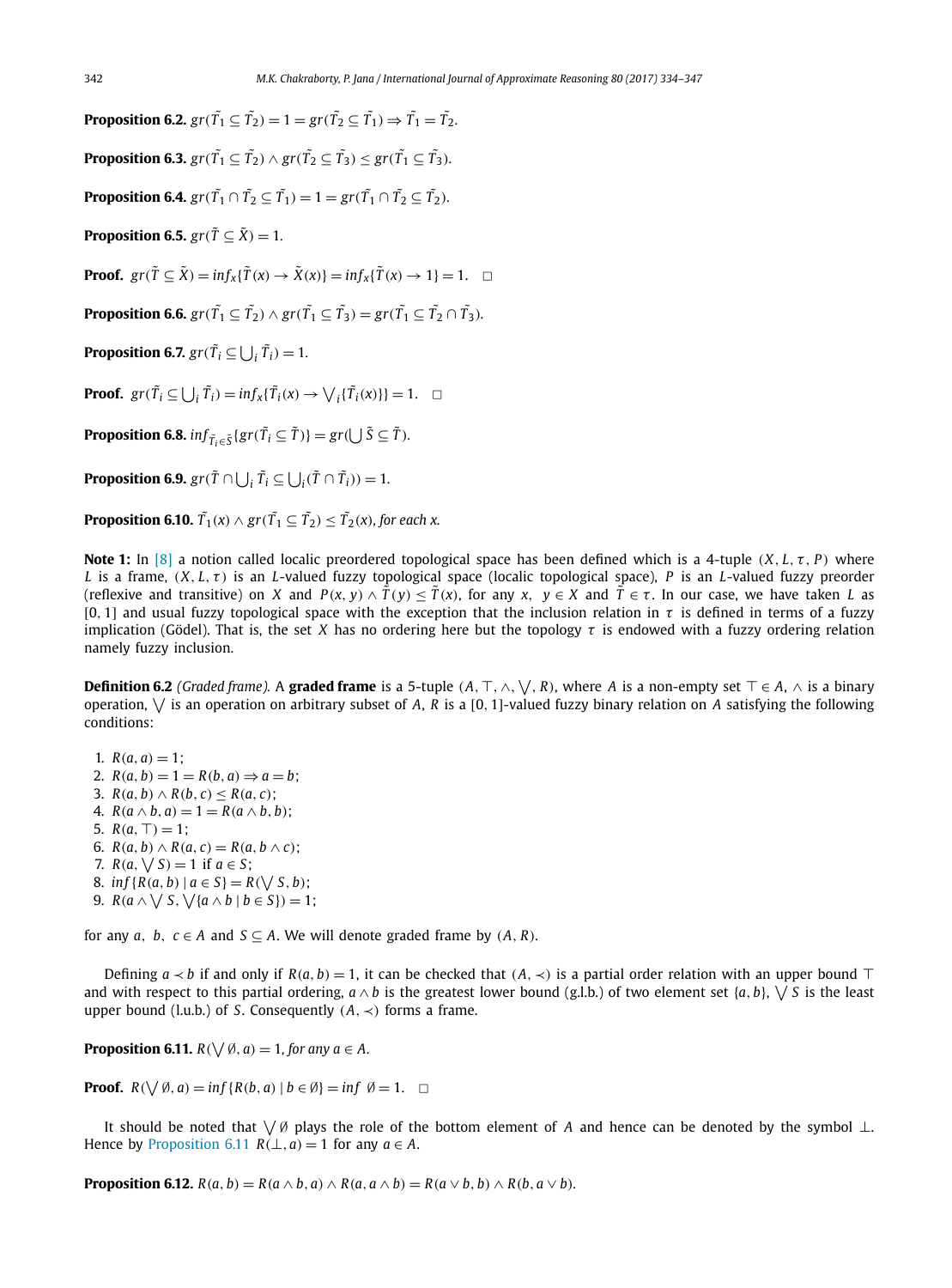**Proof.** Propositions  $6.2(4)$ ,  $6.2(6)$  and  $6.2(1)$  give the following.

 $R(a \wedge b, a) \wedge R(a, a \wedge b) = 1 \wedge R(a, a \wedge b) = R(a, a \wedge b) = R(a, a) \wedge R(a, b) = 1 \wedge R(a, b) = R(a, b).$ Similarly using Propositions 6.2(7), 6.2(8) and 6.2(1) it can be shown that  $R(a \vee b, b) \wedge R(b, a \vee b) = R(a, b)$ .  $\Box$ 

It is to note that as a special case of the above definition  $A$  with operations  $\wedge, \vee,$  and a relation  $R:A\times A\longrightarrow \{0,1\}$ satisfying the conditions 1–9 forms a frame where  $a \leq b$  iff  $R(a, b) = 1$ .

**Example 6.1.** If  $(X,\tau,\subseteq)$  is a fuzzy topological space with graded inclusion then  $(\tau,\subseteq)$  with operations  $\cap$ ,  $\bigcup$  forms a graded frame as Propositions 6.1–6.9 hold. In this graded frame the top element is *X* and the bottom is ∅.

**Note 2:** A graded frame is a localic preordered set [8] with the value set [0, 1] having some extra conditions namely 4–9 of Definition 6.2.

**Definition 6.3.** A **Graded fuzzy topological system** is a quadruple  $(X, \models, A, R)$  consisting of a nonempty set *X*, a graded frame  $(A, R)$  and a fuzzy relation  $\models$  from *X* to *A* such that

- 1.  $gr(x \models a) \land R(a, b) \leq gr(x \models b);$
- 2. for any finite subset including null set, *S*, of *A*,  $gr(x \models \bigwedge S) =$
- $inf{gr(x \models a) | a \in S};$
- 3. for any subset *S* of *A*,  $gr(x \models \bigvee S) = sup\{gr(x \models a) \mid a \in S\}$ .

**Note 3:** The localic preordered topological system defined in [8] has a departure from the above notion in that the fuzzy order relation of localic preordered topological system is defined on the set *X* while in Definition 6.3 it is defined on the set *A*. That means in [8] the fuzzy preorder relation is defined on the object set *X* while in our case the fuzzy preorder is imposed on the set of properties *A*, additionally we need more conditions on the preorder of the property set to connect the fuzzy topological system with fuzzy geometric logic.

**Theorem 6.4.** For any fuzzy topological space with graded inclusion  $(X, \tau, \subseteq)$ ,  $(X, \in, \tau, \subseteq)$  forms a graded fuzzy topological system, *where*  $\text{gr}(x \in \tilde{T}) = \tilde{T}(x)$  *for any*  $x \in X$  *and*  $\tilde{T} \in \tau$ *.* 

**Proof.** As  $(X, \tau, \subseteq)$  is a fuzzy topological space with graded inclusion so *X* is a nonempty set,  $(\tau, \subseteq)$  is a graded frame. Now  $gr(x \in \tilde{T_1}) \wedge gr(\tilde{T_1} \subseteq \tilde{T_2}) \leq gr(x \in \tilde{T_2})$ , as  $gr(x \in \tilde{T}) = \tilde{T}(x)$  by Proposition 6.10. The rest of the conditions, viz.  $gr(x \in \tilde{T_1})$  $\tilde{T_1}\cap\tilde{T_2} = \text{gr}(x\in\tilde{T_1})\wedge\text{gr}(x\in\tilde{T_2})$  and for any  $S\subseteq\tau$ ,  $\text{gr}(x\in\bigcup S) = \text{sup}\{\text{gr}(x\in\tilde{T_i})\mid\tilde{T_i}\in\tau\}$ , follow from the definition of fuzzy topological space with graded inclusion. Hence  $(X, \in, \tau, \subseteq)$  is a graded fuzzy topological system.  $\Box$ 

**Definition 6.5.** For any graded fuzzy topological system  $(X, \models, A, R)$ , the **extent** of each  $a \in A$  denoted by *ext*(*a*) is a mapping from *X* to [0, 1] such that  $ext(a)(x) = gr(x \models a)$ ,  $x \in X$ . Let us denote the set  $\{ext(a)\}_{a \in A}$  by  $ext(A)$ .

**Theorem 6.6.** For any graded fuzzy topological system  $(X, \models, A, R)$ ,  $(X, ext(A), \subseteq)$  forms a fuzzy topological space with graded *inclusion, where*  $\subset$  *is the fuzzy inclusion relation.* 

**Proof.** To show that  $(\text{ext}(A), \subseteq)$  forms a graded fuzzy topology on *X* let us proceed as follows.

- 1. For any  $x \in X$ ,  $ext(\perp)(x) = gr(x \models \perp) = gr(x \models \bigvee \emptyset) = sup\{gr(x \models a) | a \in \emptyset\} = sup\{\emptyset\} = 0$ . Similarly  $ext(\top)(x) = 1$ , for any  $x \in X$ .
- 2. Taking  $ext(a_i)$ 's from  $ext(A)$ , we get  $\bigcup_i ext(a_i)(x) = sup_i\{ext(a_i)(x)\} = sup_i\{gr(x \models a_i)\} = gr(x \models \bigvee\{a_i\}_i)$  $ext(\bigvee \{a_i\}_i)(x)$ .

Hence  $\bigcup_i \text{ext}(a_i) = \text{ext}(\bigvee \{a_i\}_i) \in \text{ext}(A)$ , as  $\bigvee \{a_i\}_i \in A$  for  $a_i$ 's  $\in A$ .

3. Similarly *ext*(*a*<sub>1</sub>), *ext*(*a*<sub>2</sub>) ∈ *ext*(*A*) imply *ext*(*a*<sub>1</sub>) ∩ *ext*(*a*<sub>2</sub>) ∈ *ext*(*A*).  $□$ 

**Definition 6.7.** Let  $(X, \models, A, R)$  be a graded fuzzy topological system. Define  $a \approx b$  iff  $gr(x \models a) = gr(x \models b)$  for any  $x \in X$ and  $a, b \in A$ .

**Proposition 6.13.** ≈ *is an equivalence relation.*

So we get the quotient  $A/{\approx}$ . The operations  $\wedge, \vee$  can be lifted in the following way so that they will become independent of choice:

 $[a] \wedge [b] = \begin{cases} \frac{de}{f} [a \wedge b], [a] \vee [b] = \begin{cases} \frac{de}{f} [a \vee b], \vee \{[a_i\}]_i = \end{cases} \begin{cases} \frac{de}{f} [c] \vee \{a_i\}_i \end{cases}$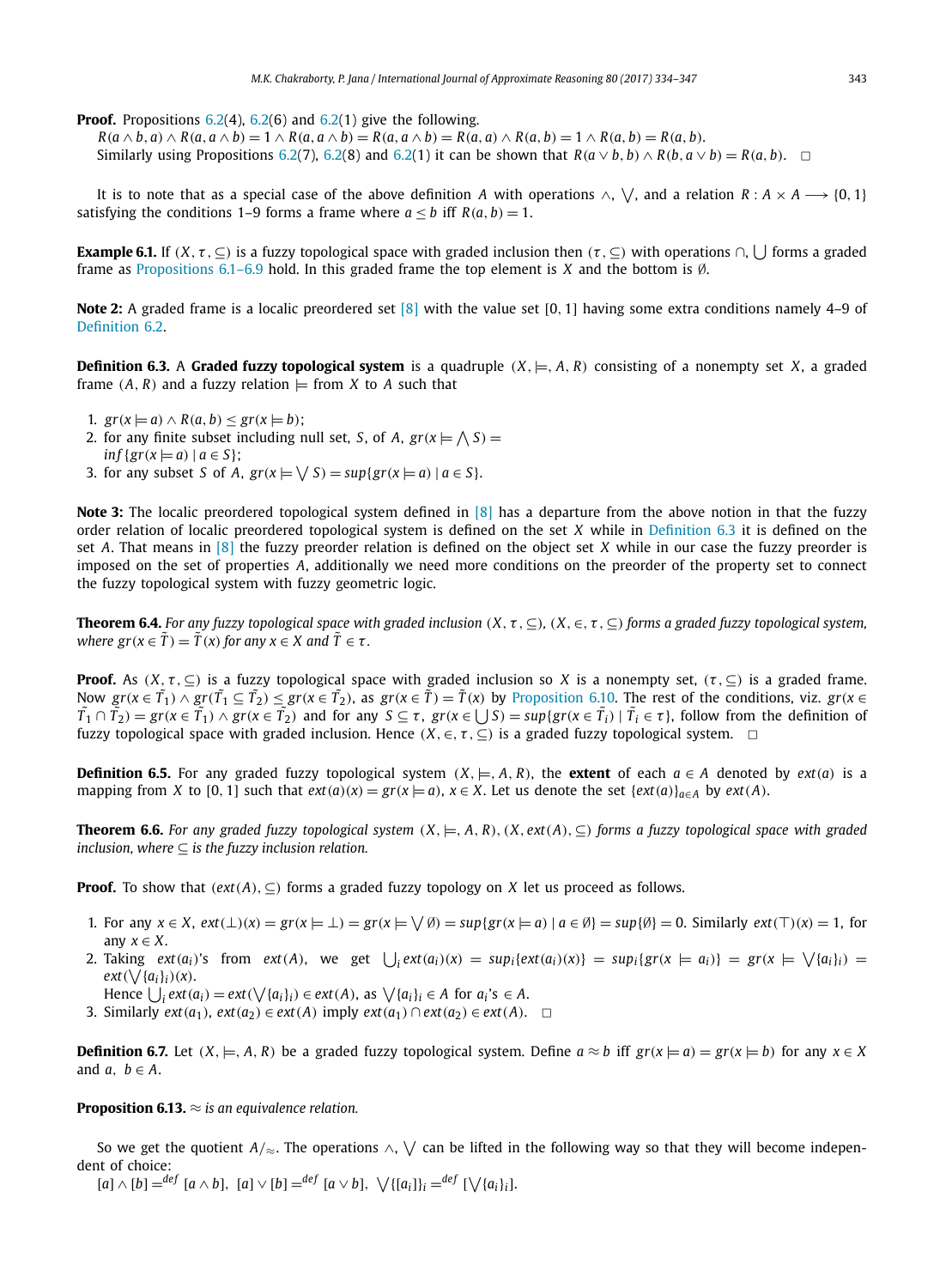**Definition 6.8.** Let us define the relation  $\models'$  between *X* and  $A/\approx$  in the following way :  $gr(x \models' [a]) = gr(x \models a)$ .

**Proposition 6.14.**  $\forall x \in X$ ,  $(gr(x) = ' [a]) = gr(x) = ' [b]) \Rightarrow [a] = [b]$ *.* 

**Proof.**  $\forall x \in X$ ,  $(gr(x) = [a]) = gr(x) = [b])$  if and only if  $\forall x \in X$ ,  $(gr(x) = a) = gr(x) = b$ ). Hence  $a \approx b$ , and so  $[a] = [b]$ .  $\Box$ 

**Theorem 6.9.**  $(X, \models', A/\approx, R)$  is a graded fuzzy topological system.

#### **Proof.** *X* is a nonempty set.

Let us show that  $(A/\approx, R)$  be a graded frame where *R* is defined as  $R([a],[b]) = inf_x\{(gr(x\models [a]) \rightarrow gr(x\models'[b]))\}$ , and  $\rightarrow$  is the Gödel arrow.

- 1.  $(gr(x \models ' [a]) \rightarrow gr(x \models ' [a])) = 1$  iff  $R([a], [a]) = 1$ .
- 2. Let  $R([a], [b]) = 1 = R([b], [a])$  is given. Now  $R([a], [b]) = 1$  if and only if  $inf_x \{ (gr(x \models' [a]) \rightarrow gr(x \models' [b])) \} = 1$ . Hence  $gr(x \models [a]) \rightarrow gr(x \models [b]) = 1$  for any *x*. Using Definition 6.8  $gr(x \models a) \rightarrow gr(x \models b) = 1$  for any *x*. So by Property 5.1(7)  $gr(x \models a) \leq gr(x \models b)$  for any x. Similarly  $R([b], [a]) = 1$  if and only if  $gr(x \models b) \leq gr(x \models a)$  for any x. Hence  $gr(x \models a)$  $a) = gr(x \models b)$  for any *x* iff  $a \approx b$  iff  $[a] = [b]$ .
- 3.  $R([a],[b]) \wedge R([b],[c]) = \inf_x \{gr(x \models' [a]) \rightarrow gr(x \models' [b])\} \wedge \inf_x \{gr(x \models' [b]) \rightarrow gr(x \models' [c])\} = \inf_x \{gr(x \models' [a]) \rightarrow gr(x \models' [b])\}$  $gr(x \models' [b])) \land (gr(x \models' [b]) \rightarrow gr(x \models' [c]))$ }  $\leq inf_x\{gr(x \models' [a]) \rightarrow gr(x \models' [c])\} = R([a], [c]).$
- 4.  $R([a] \wedge [b], [a]) = \inf_x \{ gr(x \models' [a] \wedge [b]) \rightarrow gr(x \models' [a]) \} = \inf_x \{ gr(x \models' [a \wedge b]) \rightarrow gr(x \models' [a]) \} = \inf_x \{ gr(x \models a \wedge b) \rightarrow g(x \models b]) \}$  $gr(x \models a)$ } =  $inf_x$ {( $gr(x \models a) \land gr(x \models b)$ )  $\rightarrow gr(x \models a)$ } = 1. Similarly *R*([*a*]  $\land$  [*b*]), [*b*]) = 1.
- 5.  $R([a], [\top]) = \inf_x \{ gr(x |x | = |a]) \rightarrow gr(x |x | = |m|) \} = \inf_x \{ gr(x |x a) \rightarrow gr(x |x | = |m|) \} = \inf_x \{ gr(x |x a) \rightarrow 1 \} = 1.$
- 6.  $R([a],[b]) \wedge R([a],[c]) = \inf_x \{ gr(x\models'[a]) \rightarrow gr(x\models'[b]) \} \wedge \inf_x \{ gr(x\models'[a]) \rightarrow gr(x\models'[c]) \} = \inf_x \{ (gr(x\models a) \rightarrow gr(x\models[b]) \}$ b))  $\wedge$  (gr(x  $\models$  a)  $\rightarrow$  gr(x  $\models$  c))} = inf<sub>x</sub>{gr(x  $\models$  a)  $\rightarrow$  (gr(x  $\models$  b)  $\wedge$  gr(x  $\models$  c))} = inf<sub>x</sub>{gr(x  $\models'$  [a])  $\rightarrow$  (gr(x  $\models'$  [b])  $\wedge$  gr(x  $\models'$  $[c]))$ } =  $inf_x\{gr(x \models' [a]) \rightarrow (gr(x \models' [b] \land [c]))\}$  =  $inf_x\{gr(x \models' [a]) \rightarrow (gr(x \models' [b \land c]))\}$  =  $R([a], [b \land c]) = R([a], [b \land c])$  $[b] \wedge [c]$ .
- 7. Let  $a \in S$  and  $S \subseteq A$ .
- $R([a], \vee [S]) = R([a], [\vee S]) = \inf_X \{ gr(x \models' [a]) \to gr(x \models' [\vee S]) \} = \inf_X \{ gr(x \models a) \to gr(x \models \vee S) \} = 1.$
- 8.  $inf_{a \in S} \{ R([a], [b]) \} = inf_{a \in S} \{ inf_x \{ gr(x \models' [a]) \rightarrow gr(x \models' [b]) \} \} = inf_x \{ sup_{a \in S} \{ gr(x \models a) \} \rightarrow gr(x \models b) \} = inf_x \{ gr(x \models b) \}$  $\forall$  S)  $\rightarrow$   $gr(x \models b)$ } =  $inf_x \{ gr(x \models' [\forall S]) \rightarrow gr(x \models' [b]) \} = R(\forall [S], [b]).$
- 9.  $R([a] \wedge \bigvee [S], \bigvee \{[a] \wedge [b]\}_{b \in S}) = R([a \wedge \bigvee S], [\bigvee \{a \wedge b\}_{b \in S}]) = \inf_{x} \{gr(x \models' [a \wedge \bigvee S]) \rightarrow gr(x \models' [\bigvee \{a \wedge b\}_{b \in S}])\}$  $inf_x \{ gr(x \models a \land \bigvee S) \rightarrow sup_{b \in S} \{ gr(x \models a \land b) \} \} = inf_x \{ gr(x \models a \land \bigvee S) \rightarrow (gr(x \models a) \land sup_{b \in S} \{ gr(x \models b) \} ) \} = inf_x \{ gr(x \models a) \land \bigvee S \}$  $a \wedge \bigvee S$ )  $\rightarrow$   $gr(x \models a \wedge \bigvee S)$ } = 1.

It is now to show that the three conditions of Definition 6.3 hold.

1.  $gr(x \models' [a]) \land R([a], [b]) = gr(x \models' [a]) \land inf_x\{gr(x \models' [a]) \rightarrow gr(x \models' [b])\}$  $\Rightarrow$   $\inf_x \{ \text{gr}(x \models' [a]) \land (\text{gr}(x \models' [a]) \rightarrow \text{gr}(x \models' [b])) \}$ . Now if  $\text{gr}(x \models' [a]) \leq \text{gr}(x \models' [b])$ , then  $gr(x \models' [a]) \rightarrow gr(x \models' [b]) = 1.$ Hence in this case  $gr(x \models' [a]) \wedge (gr(x \models' [a]) \rightarrow gr(x \models' [b]))$  $= \text{gr}(x \models' [a]) \wedge 1$  $= \text{gr}(x \models' [a]) \leq \text{gr}(x \models' [b]).$ Now when  $gr(x \models' [a]) > gr(x \models' [b])$ , we get  $gr(x \models' [a]) \to gr(x \models' [b]) = gr(x \models' [b])$ . Hence in this case  $gr(x \models' [a]) \wedge (gr(x \models' [a]) \rightarrow gr(x \models' [b])) = gr(x \models' [a]) \wedge gr(x \models' [b]) = gr(x \models' [b]).$ So for any *x*,  $gr(x \models' [a]) \wedge (gr(x \models' [a]) \rightarrow gr(x \models' [b])) \leq gr(x \models' [b])$ . Therefore  $gr(x \models' [a]) \wedge R([a], [b]) \leq gr(x \models' [b])$ , as  $inf_x\{gr(x \models' [a]) \wedge (gr(x \models' [a]) \rightarrow gr(x \models' [b]))\} \leq gr(x \models' [a]) \wedge gr(x \models' [b])$  $(gr(x \models' [a]) \rightarrow gr(x \models' [b]))$ . 2.  $gr(x \models' \bigwedge [S]) = gr(x \models' [\bigwedge S]) = gr(x \models \bigwedge S) = inf_{a \in S} \{gr(x \models a)\} = inf_{a \in S} \{gr(x \models' [a])\}.$ 

3.  $gr(x \models' \bigvee [S]) = gr(x \models' [\bigvee S]) = gr(x \models \bigvee S) = sup_{a \in S} \{gr(x \models a)\} = sup_{a \in S} \{gr(x \models' [a])\}.$ 

#### **7. Interrelations**

*7.1. Fuzzy geometric logic with graded consequence to graded fuzzy topological system*

Let us consider the quadruple  $(X, \models, A, R)$  where *X* be a non-empty set of assignments *s*, *A* be the set of geometric formulae,  $\models$  defined as  $gr(s \models \phi) = gr(s \text{ sat } \phi)$  and  $R(\phi, \psi) = gr(\phi \vdash \psi) = inf_s\{gr(s \text{ sat } \phi \vdash \psi)\}.$ 

**Theorem 7.1.** *(i)*  $gr(s \models \phi) \land R(\phi, \psi) \leq gr(s \models \psi)$ ;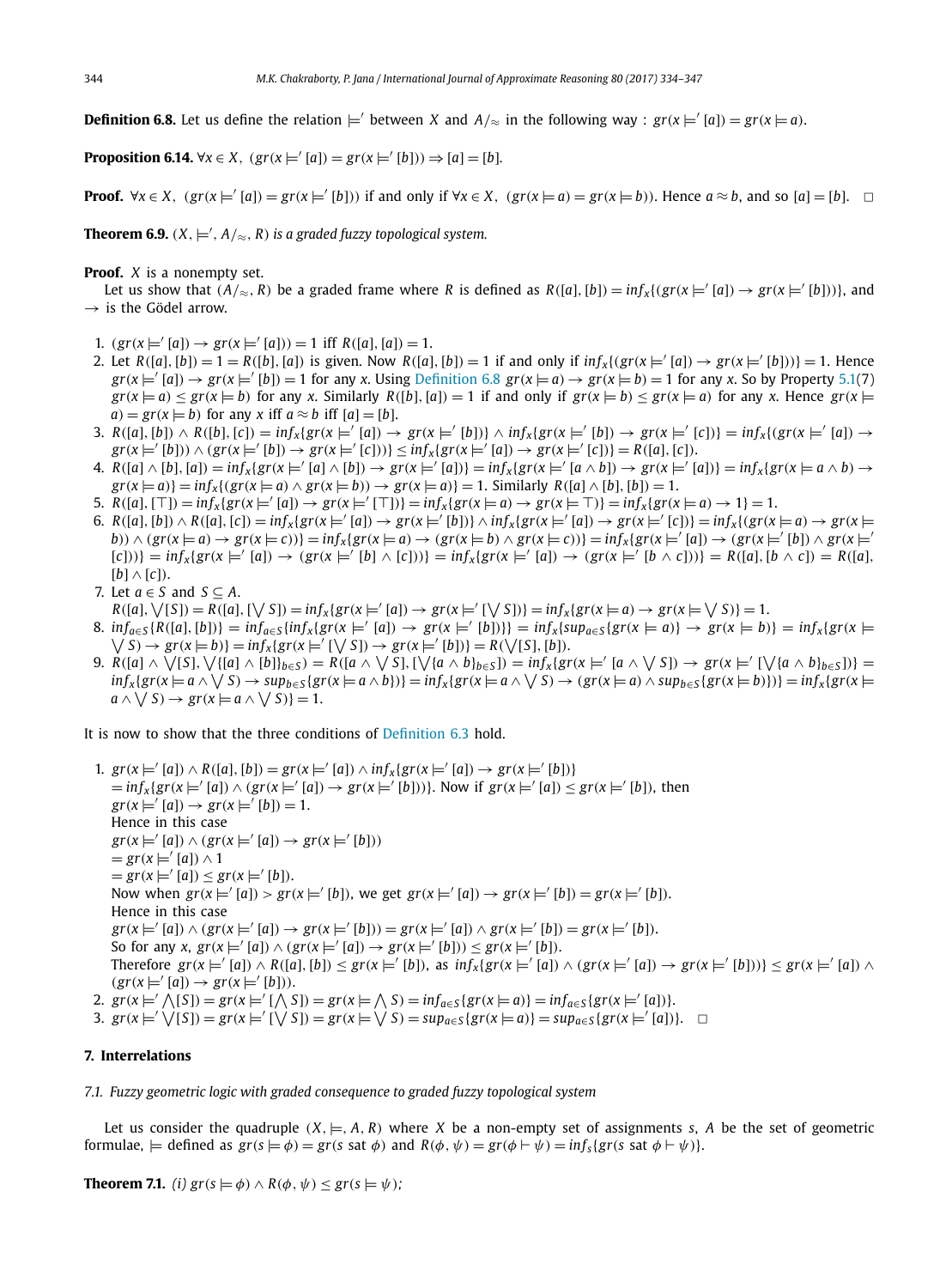$(iii)$   $gr(s \models \phi \land \psi) = gr(s \models \phi) \land gr(s \models \psi);$  $(iii)$   $gr(s \models \bigvee {\phi_i}_{i \in I}) = sup_{i \in I} {gr(x \models \phi_i)}$ 

**Proof.** (i) For any s,  $gr(s \models \phi) \land R(\phi, \psi) = gr(s \text{ sat } \phi) \land gr(\phi \vdash \psi) = gr(s \text{ sat } \phi) \land inf_s\{gr(s \text{ sat } \phi) \rightarrow gr(s \text{ sat } \psi)\}=$  $\inf_{S} \{ gr(s \text{ sat } \phi) \land (gr(s \text{ sat } \phi) \rightarrow gr(s \text{ sat } \psi)) \} \leq gr(s \text{ sat } \phi) \land (gr(s \text{ sat } \phi) \rightarrow gr(s \text{ sat } \psi)) \leq gr(s \text{ sat } \psi) = gr(s \models \psi).$ (ii)  $gr(s \models \phi \land \psi) = gr(s \text{ sat } \phi \land \psi) = gr(s \text{ sat } \phi) \land gr(s \text{ sat } \psi) = gr(s \models \phi) \land gr(s \models \psi).$ (iii)  $gr(s \models \bigvee {\{\phi_i\}_{i \in I}}) = gr(s \text{ sat } \bigvee {\{\phi_i\}_{i \in I}}) = sup_{i \in I} \{gr(s \text{ sat } \phi_i)\} = sup_{i \in I} \{gr(s \models \phi_i)\}.$ 

It is to note that (*A*, *R*) is not a graded frame since *R* does not satisfy antisymmetry viz. condition 2, Definition 6.2 and hence  $(X, \models, A, R)$  is not a graded fuzzy topological system. Let us construct a graded fuzzy topological system using  $(X, \models, A, R)$  in the following way.

**Definition 7.2.**  $\phi \approx \psi$  iff  $gr(s \models \phi) = gr(s \models \psi)$  for any  $s \in X$  and  $\phi$ ,  $\psi \in A$ .

It can be shown that the above defined "≈" is an equivalence relation. Thus we get  $A/\approx$ .

**Theorem 7.3.**  $(X, \models', A/\approx, R)$  is a graded fuzzy topological system, where  $\models'$  is defined by  $gr(s \models' [\phi]) = gr(s \models \phi)$  and  $R([\phi], [\psi]) = \inf_{s} \{ gr(s \models' [\phi]) \to gr(s \models' [\psi]) \}.$ 

**Proof.** X is a non-empty set of assignments s. Using the fact  $R([\phi],[\psi]) = inf_s(gr(s\models'[\phi]) \rightarrow gr(s\models'[\psi])) = inf_s(gr(s\models'[\psi])$  $\phi$ )  $\rightarrow$  gr(s  $\models$   $\psi$ )} = inf<sub>s</sub>{gr(s sat  $\phi$ )  $\rightarrow$  gr(s sat  $\psi$ )} = inf<sub>s</sub>{gr(s sat  $\phi$   $\models$   $\psi$ )} = gr( $\phi$   $\models$   $\psi$ ), it can be shown that (A/ $\approx$ , R) is a graded frame (by routine check).

Now it is left to show that (a)  $gr(s \models' [\phi]) \wedge R([\phi], [\psi]) \leq gr(s \models' [\psi]),$  (b)  $gr(s \models' [\phi] \wedge [\psi]) = gr(s \models' [\phi]) \wedge gr(s \models' [\psi])$ and (c)  $gr(s \models' \bigvee \{ [\phi_i] \}_{i \in I}) = sup_{i \in I} \{ gr(s \models' [\phi_i]) \}.$ 

Proof of the above statement follows easily using Theorem 7.1. Hence  $(X, \models', A/{\approx}, R)$  is a graded fuzzy topological system.  $\square$ 

**Proposition 7.1.** If  $(X, \models', A/\approx, R)$  is a graded fuzzy topological system defined as above then for all  $s \in X$ ,  $(gr(s \models' [\phi]) = gr(s \models'$  $[\psi](\psi) \Rightarrow ([\phi] = [\psi]).$ 

**Proof.**  $gr(s \models' [\phi]) = gr(s \models' [\psi])$ , for any *s* if and only if  $gr(s \models \phi) = gr(s \models \psi)$ , for any *s*. Thereby  $\phi \approx \psi$ . So,  $[\phi] =$  $\lceil \psi \rceil$ .  $\Box$ 

*7.2. Fuzzy topological space with graded inclusion and graded fuzzy topological system*

Using Theorem 6.6 a fuzzy topological space with graded inclusion, (*X*, *ext*(*A*/≈),⊆), can be obtained from the graded fuzzy topological system  $(X, \models', A/\approx, R)$ .

Using Theorem 6.4 it can be shown that if  $(X, ext(A/\approx), \subseteq)$  is a fuzzy topological space with graded inclusion then, (*X*,∈, *ext*(*A*/≈),⊆) forms a graded fuzzy topological system.

*7.3. Fuzzy topological space with graded inclusion to fuzzy geometric logic with graded consequence*

Let  $(X, \tau, \subseteq)$  be a fuzzy topological space with graded inclusion. For each  $\tilde{T_i} \in \tau$  let  $P_{\tilde{T_i}}$  be a propositional variable and let the following axioms for sequents  $P_{\tilde{T}_i}\vdash P_{\tilde{T}_j}$  be assumed. These axioms are taken keeping in view the intended interpretation.

1.  $gr(P_{\tilde{T}_i} \vdash P_{\tilde{T}_j}) = gr(\tilde{T}_i \subseteq \tilde{T}_j);$ 2.  $gr(P_{\tilde{T}_i} \wedge P_{\tilde{T}_j} \vdash P_{\tilde{T}_i \cap \tilde{T}_j}) = 1 = gr(P_{\tilde{T}_i \cap \tilde{T}_j} \vdash P_{\tilde{T}_i} \wedge P_{\tilde{T}_j})$ , for any  $\tilde{T}_i$ ,  $\tilde{T}_j \in \tau$ ; 3.  $gr(P_{\bigcup_{i} \tilde{T}_i} \vdash \bigvee \{P_{\tilde{T}_i}\}_i) = 1 = gr(\bigvee \{P_{\tilde{T}_i}\}_i \vdash P_{\bigcup_{i} \tilde{T}_i}$ , for any  $\tilde{T}_i$ 's $\in \tau$ .

We adopt binary meet ( $\land$ ) and arbitrary join ( $\bigvee$ ) to form other formulae.

**Definition 7.4.** Let for wffs  $\alpha$ ,  $\beta$  the relation  $\equiv$  be defined by  $\alpha \equiv \beta$  if and only if  $gr(\alpha \vdash \beta) = 1 = gr(\beta \vdash \alpha)$ .

From (2) and (3) it is clear that for each formula  $\alpha$  there exists a propositional variable  $P_{\tilde{T}_{\alpha}}$  such that  $\alpha = P_{\tilde{T}_{\alpha}}$ . We now extend the definition of assignment of grades to an arbitrary sequent by  $\tilde{gr}(\alpha \vdash \beta) = gr(P_{\tilde{T_{\alpha}}} \vdash P_{\tilde{T_{\beta}}}) =$ 

 $gr(\tilde{T_{\alpha}} \subseteq \tilde{T_{\beta}}).$  Because of the above remark this extension is justified. The following lemmas may be established.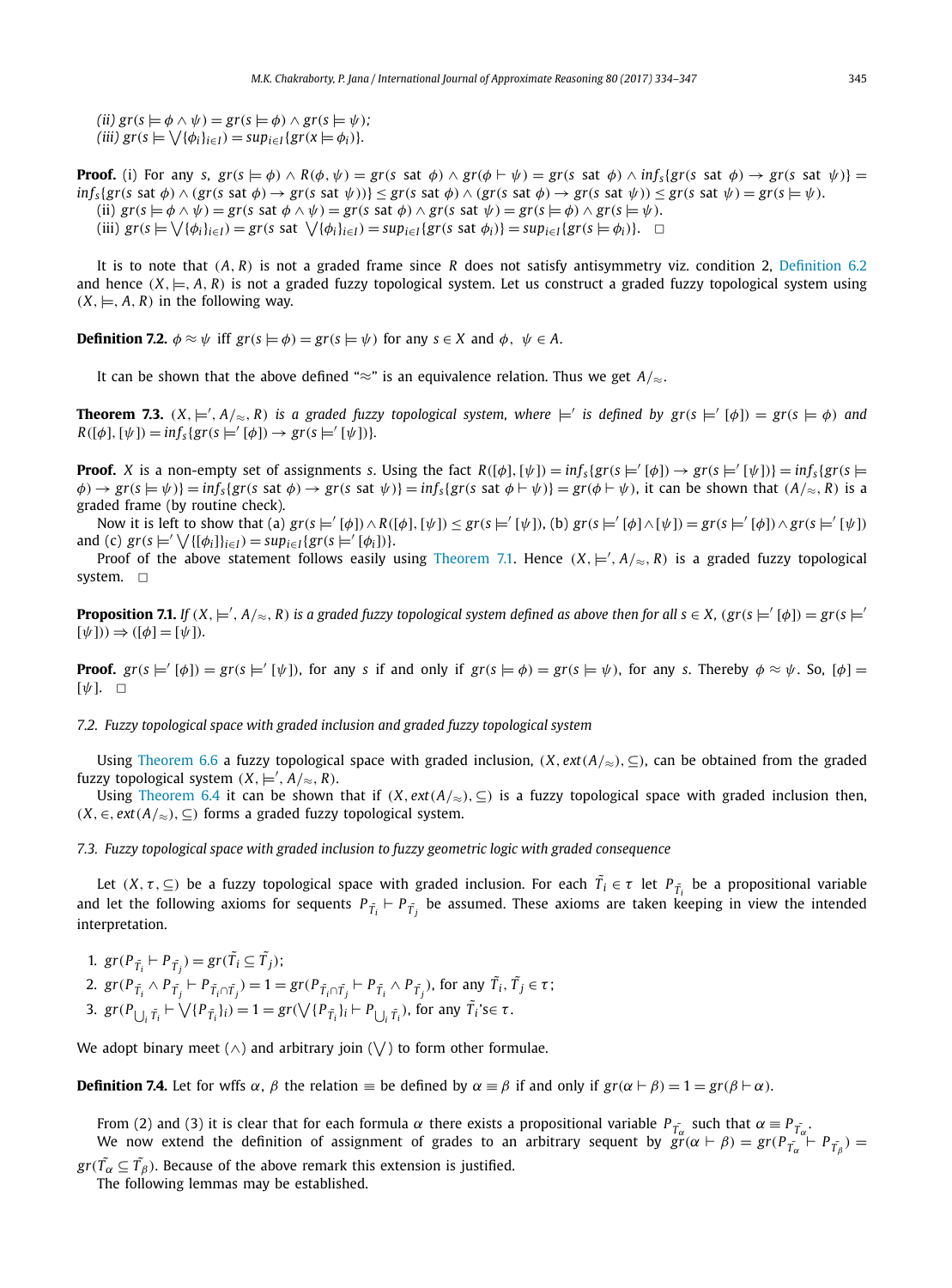**Lemma 7.1.**  $gr(P_{\tilde{T}_i} \vdash P_{\tilde{T}_i}) = 1$ .

**Proof.**  $gr(P_{\tilde{T}_i} \vdash P_{\tilde{T}_i}) = gr(\tilde{T}_i \subseteq \tilde{T}_i) = 1$ , using Proposition 6.1.  $\Box$ 

**Lemma 7.2.**  $gr(P_{\tilde{T}_i} \vdash P_{\tilde{T}_j}) \wedge gr(P_{\tilde{T}_j} \vdash P_{\tilde{T}_k}) \leq gr(P_{\tilde{T}_i} \vdash P_{\tilde{T}_k}).$ 

**Proof.**  $gr(P_{\tilde{T}_i} \vdash P_{\tilde{T}_j}) \wedge gr(P_{\tilde{T}_j} \vdash P_{\tilde{T}_k}) = gr(\tilde{T}_i \subseteq \tilde{T}_j) \wedge gr(\tilde{T}_j \subseteq \tilde{T}_k) \le gr(\tilde{T}_i \subseteq \tilde{T}_k) = gr(P_{\tilde{T}_i} \vdash P_{\tilde{T}_k})$ , using Proposition 6.3.  $\Box$ 

**Lemma 7.3.**  $gr(P_{\tilde{T}_i} \vdash \tilde{X}) = 1$ .

**Proof.**  $gr(P_{\tilde{T}_i} \vdash \tilde{X}) = gr(\tilde{T}_i \subseteq \tilde{X}) = 1$ , using Proposition 6.5.  $\Box$ 

**Lemma 7.4.** 
$$
gr(P_{\tilde{T}_i} \wedge P_{\tilde{T}_j} \vdash P_{\tilde{T}_i}) = 1.
$$

**Proof.**  $gr(P_{\tilde{T}_i} \wedge P_{\tilde{T}_j} \vdash P_{\tilde{T}_i}) = gr(P_{\tilde{T}_i \cap \tilde{T}_j} \vdash P_{\tilde{T}_i}) = gr(\tilde{T}_i \cap \tilde{T}_j \subseteq \tilde{T}_i) = 1$ , using Definition 7.4 and Proposition 6.4.  $\Box$ 

**Lemma 7.5.**  $gr(P_{\tilde{T}_i} \wedge P_{\tilde{T}_j} \vdash P_{\tilde{T}_j}) = 1.$ 

**Proof.**  $gr(P_{\tilde{T}_i} \wedge P_{\tilde{T}_j} \vdash P_{\tilde{T}_j}) = gr(P_{\tilde{T}_i \cap \tilde{T}_j} \vdash P_{\tilde{T}_j}) = gr(\tilde{T}_i \cap \tilde{T}_j \subseteq \tilde{T}_j) = 1$ , using Definition 7.4 and Proposition 6.4.  $\Box$ 

**Lemma 7.6.** 
$$
gr(P_{\tilde{T}_i} \vdash P_{\tilde{T}_j}) \wedge gr(P_{\tilde{T}_i} \vdash P_{\tilde{T}_k}) = gr(P_{\tilde{T}_i} \vdash P_{\tilde{T}_j} \wedge P_{\tilde{T}_k}).
$$

**Proof.**  $gr(P_{\tilde{T}_i} \vdash P_{\tilde{T}_j}) \wedge gr(P_{\tilde{T}_i} \vdash P_{\tilde{T}_k}) = gr(\tilde{T}_i \subseteq \tilde{T}_j) \wedge gr(\tilde{T}_i \subseteq \tilde{T}_k) = gr(\tilde{T}_i \subseteq \tilde{T}_j \cap \tilde{T}_k) = gr(P_{\tilde{T}_i} \vdash P_{\tilde{T}_j \cap \tilde{T}_k}) = gr(P_{\tilde{T}_i} \vdash P_{\tilde{T}_j} \wedge P_{\tilde{T}_k}).$ using Proposition 6.6 and Definition 7.4.  $\Box$ 

**Lemma 7.7.**  $gr(P_{\tilde{T}_i} \vdash \bigvee \{P_{\tilde{T}_i}\}_i) = 1$ *.* 

**Proof.**  $gr(P_{\tilde{T}_i} \vdash \bigvee \{P_{\tilde{T}_i}\}_i) = gr(P_{\tilde{T}_i} \vdash P_{\bigcup_i \tilde{T}_i}) = gr(\tilde{T}_i \subseteq \bigcup_i \tilde{T}_i) = 1$ , using Definition 7.4 and Proposition 6.7.  $\Box$ 

**Lemma 7.8.**  $inf_i \{ gr(P_{\tilde{T}_i} \vdash P_{\tilde{T}}) \} \leq gr(\sqrt{\{P_{\tilde{T}_i}\}}_i \vdash P_{\tilde{T}}).$ 

**Proof.**  $inf_i \{ gr(P_{\tilde{T}_i} \vdash P_{\tilde{T}}) \} = inf_i \{ gr(\tilde{T}_i \subseteq \tilde{T}) \} \leq gr(\bigcup_i \tilde{T}_i \subseteq \tilde{T}) = gr(P_{\bigcup_i \tilde{T}_i} \vdash P_{\tilde{T}}) = gr(\bigvee \{ P_{\tilde{T}_i} \}_i \vdash P_{\tilde{T}}),$  using Proposition 6.8 and Definition 7.4.  $\Box$ 

**Lemma 7.9.**  $gr(P_{\tilde{T}} \wedge \bigvee \{P_{\tilde{T}_i}\}_i \vdash \bigvee \{P_{\tilde{T}} \wedge P_{\tilde{T}_i}\}_i) = 1.$ 

**Proof.**  $gr(P_{\tilde{T}} \wedge \bigvee \{P_{\tilde{T}_i}\}_i \vdash \bigvee \{P_{\tilde{T}} \wedge P_{\tilde{T}_i}\}_i) = gr(P_{\tilde{T} \cap \bigcup_i \tilde{T}_i} \vdash P_{\bigcup_i (\tilde{T} \cap \tilde{T}_i)}) = gr(\tilde{T} \cap \bigcup_i \tilde{T}_i \subseteq \bigcup_i (\tilde{T} \cap \tilde{T}_i)) = 1$ , using Definition 7.4 and Proposition 6.9.  $\Box$ 

With these lemmas and the extended definition of grade assignment to sequents of formulae the following theorem is obtained.

**Theorem 7.5.** For any fuzzy topological space with graded inclusion  $(X, \tau, \subset)$ , the logic defined as above forms a propositional fuzzy *geometric logic with graded consequence.*

Subsections 7.1, 7.2 and 7.3 show that there exists a closed relationship between the three notions.

### **8. Concluding remarks**

The logic that is developed here is not many-sorted. It is clear that the present formalism can be extended to include multiple sorts. An important issue, however, is to place things into categorical setup. It is well known that the research-culture in geometric logic is deeply involved with category theory. In the opinion of Vickers, of this field "the full mathematical insights come only through category theory" [26]. The categorical recast of the notions included in this paper has already been developed by us which will be presented in our subsequent papers.